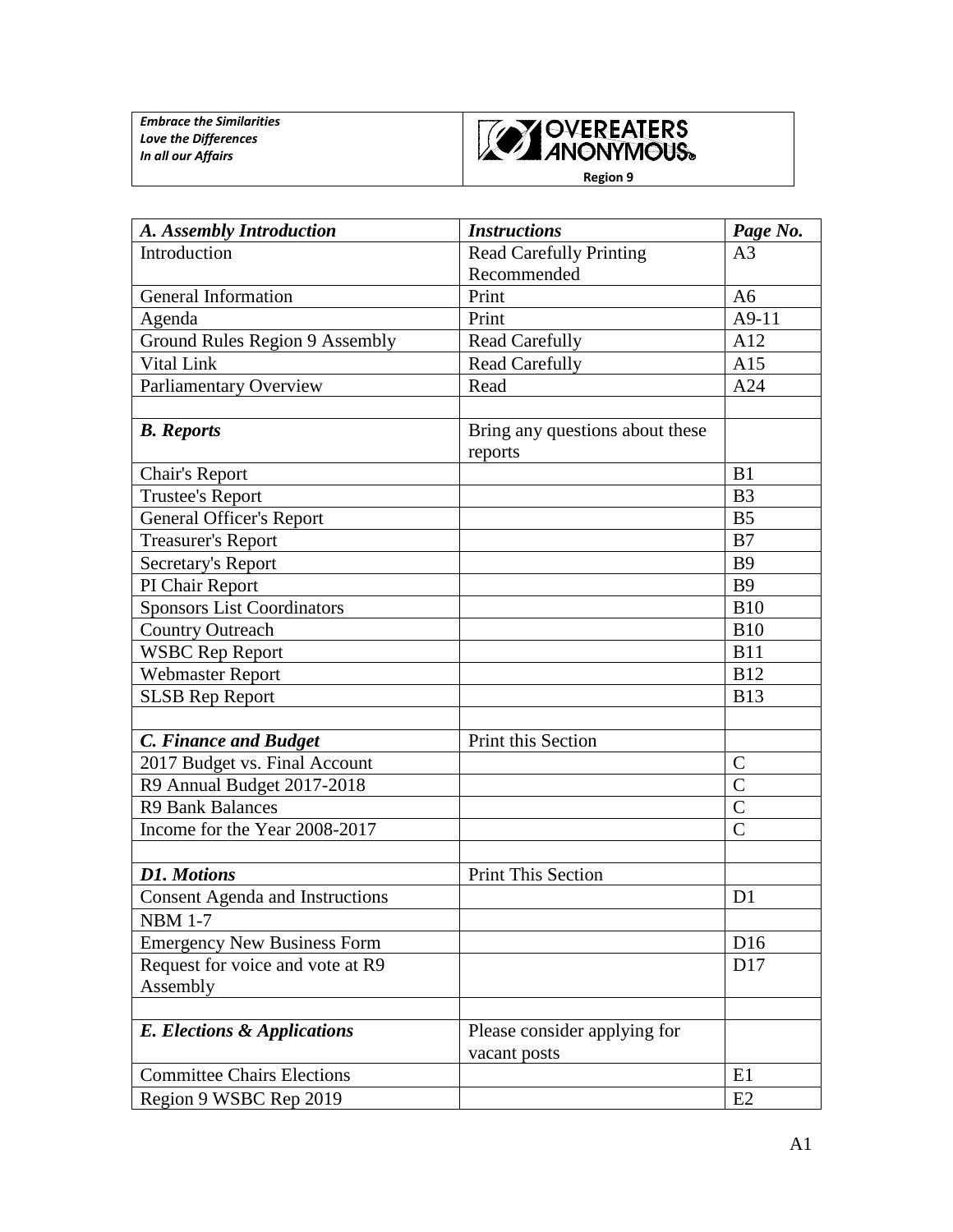| R9 Bylaws excerpts for elections        |                                 | E <sub>8</sub> |
|-----------------------------------------|---------------------------------|----------------|
| <b>Region 9 Trustee Application</b>     |                                 | E11            |
| <b>Information about Officer/Banker</b> |                                 |                |
| positions                               |                                 |                |
| F. OA Region 9 Bylaws                   | Print or have access offline    | F1             |
| G. OA Region 9 Policies and             | Print or have access offline    | G1             |
| <b>Procedures</b>                       |                                 |                |
| H. Minutes of Region 9 Assembly 2017    | Be familiar or note any changes | H1             |
|                                         | or queries                      |                |
| <b>I.</b> About Region 9                | <b>Printing Optional</b>        |                |
| What is Region 9?                       |                                 | I <sub>1</sub> |
| Definitions: Areas of R9                |                                 | I4             |
| Region 9 Register of Service Bodies and |                                 | I <sub>6</sub> |
| Representation at the Assembly          |                                 |                |
|                                         |                                 |                |
| J. Hosting Region 9 Assembly 2019       |                                 |                |
| Checklist for Hosting Assembly (App A)  |                                 | J <sub>1</sub> |
| Dates to Avoid for some religious       |                                 | J10            |
| Holidays                                |                                 |                |

 $\overline{\phantom{a}}$ 

 $\overline{\phantom{a}}$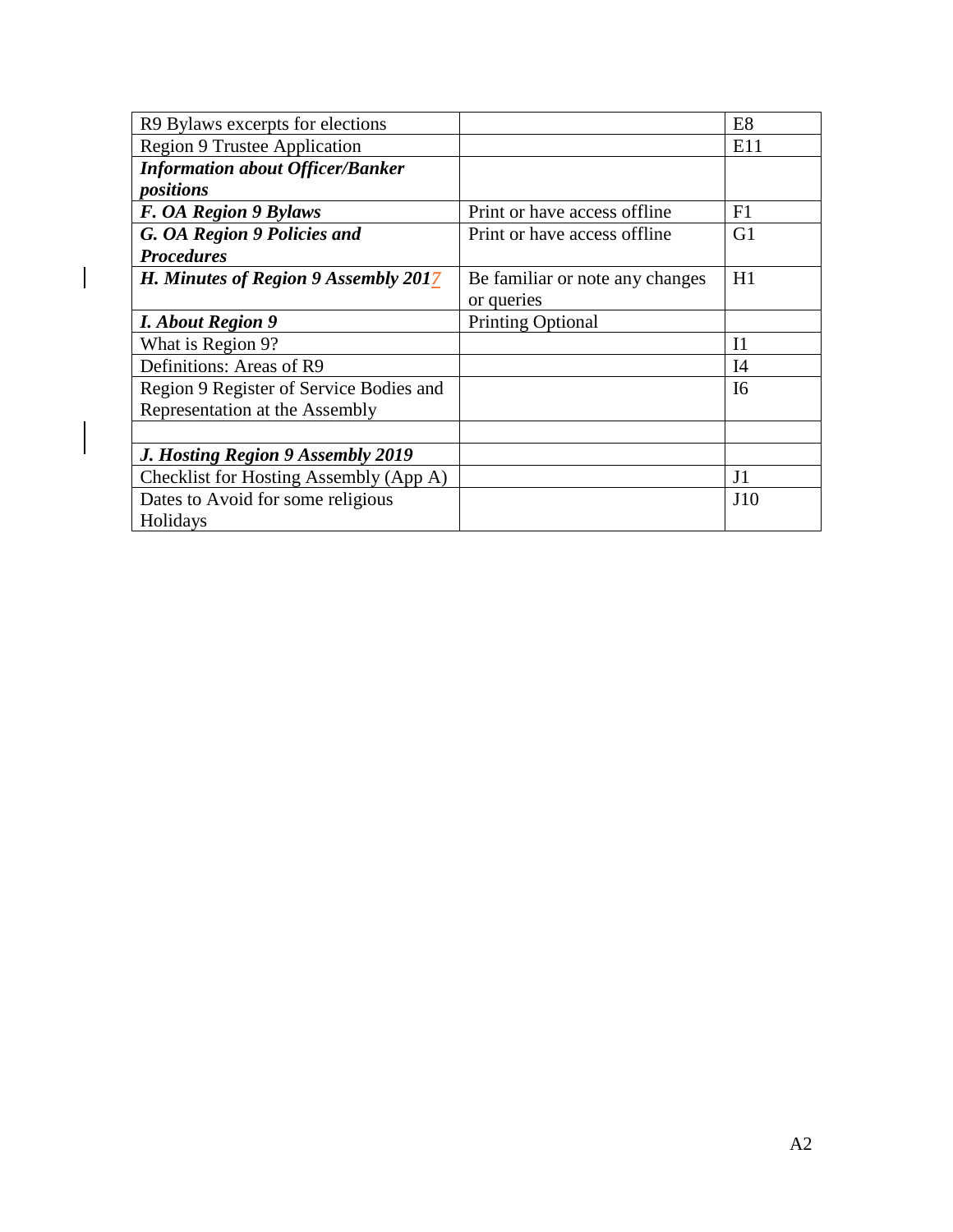#### **1.0 Introduction**

As Region 9 Representatives to assembly, you will be:

- Sharing ideas and solutions
- Reaching informed group conscience on issues
- Voicing your (and your Service bodies) opinions
- Choosing people who are R9's trusted servants
- Looking at finances and setting the budget
- Discussing and voting on motions
- Participating in workshops
- Helping set goals for R9 coming year
- Committing to service work for the coming year

Your ideas, questions and participation are vital to recovery in Region 9 whether you are a "seasoned" representative or a "Green Dot."

#### **COMMITTEES**

This year we will be working on 3 committees, depending on the interests and willingness of the Region 9 reps and visitors. There will be a translations committee, PI Committee, and General Committee. These three committees were established last year for a two-year period. (Note: The specific committees are reviewed in odd years per our policy manual.)

SERVICE COORDINATORS: Along with the three Region 9 Committees, we continue to use volunteers from Region 9 for the service areas below so that this vital work is carried out in the coming year. *These positions can be filled by R9 Reps or by other fellows in Region 9.* Please consider if you -or someone in your service body - would like to serve Region 9 as:

Newsletter Coordinator (1 position; helped by others for editing etc.) Countries Outreach Coordinators (2 positions) Bylaws and P&P Coordinator (Chair and committee members)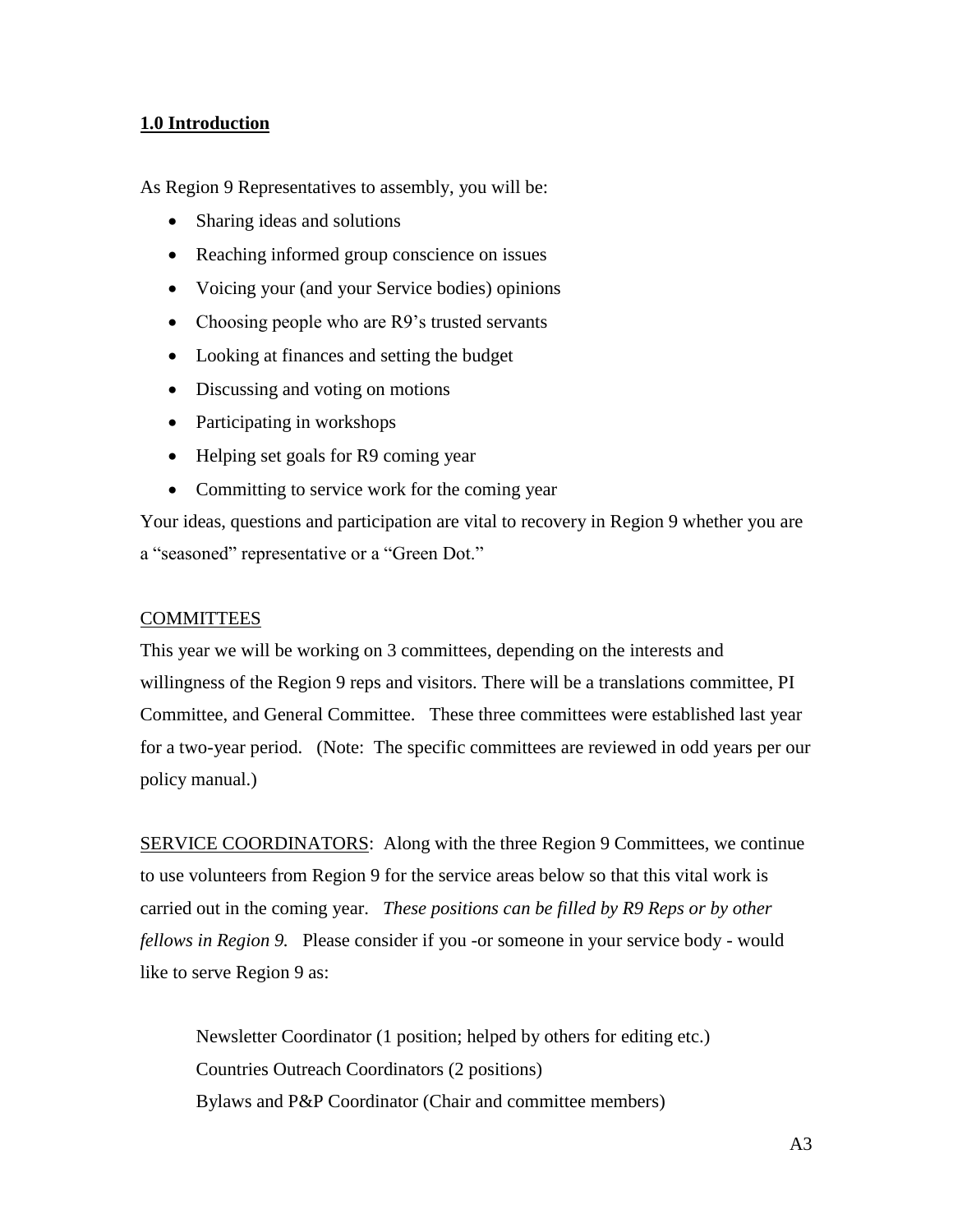Language Lists Coordinator (if not filled with the Translations Committee) Website Coordinator (position filled; another volunteer to help welcome) Sponsor List Coordinators (2 positions filled) Spanish Language Service Board Rep to R9 (1 position filled)

More volunteers helping with these positions are always helpful.

For questions or to express interest in these positions, please contact the R9 Chair [\(chair@oaregion9.org\)](mailto:chair@oaregion9.org) . Our intent is to fill these positions in the best possible manner so service work gets done yet Representatives are not overly tasked.

ELECTIONS: We will be holding elections for: R9 Secretary, R9 Treasurer, R9 Banker (must be a UK resident) and WSBC Delegate from R9 (1 delegate and an alternate).

You can send your application for these ahead of time, or stand for the office at the assembly.

We also hope to affirm candidates for R9 Trustee elections at WSBC 2019.

We will also elect at assembly Committee Chair positions: responsible for coordination efforts, maintaining focus, leading the group, and reporting progress. Reports and attendance at Skype meetings (every other month) is a requirement for the Committee Chair positions.

MOTIONS: This year we will be considering several motions to amend the R9 Bylaws and also a proposal for consideration of an Amendment to the OA Inc. Bylaws from Region 9.

WORKSHOPS: We will hold workshops this year including a "Service Body Workshop" session where you can share your service bodies' strengths or struggles - please consider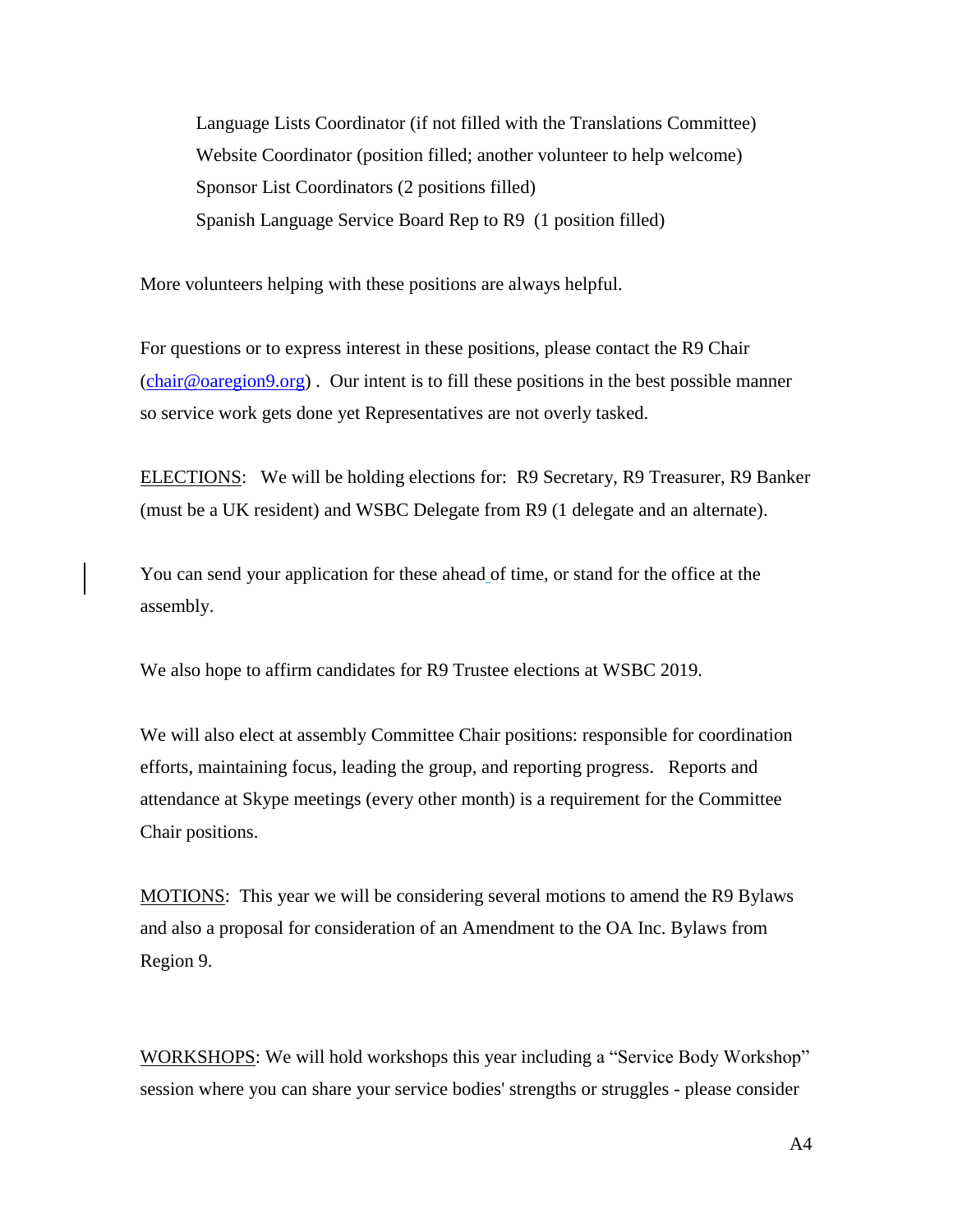anything you might like to bring to this session before you come. We will also have Translations workshop as this is a vital part of our service work in R9. The workshops are listed in the schedule and Representatives are expected to participate in them. Visitors are welcome at the workshops.

#### HOSTING FOR 2020/2021 R9 ASSEMBLY/CONVENTION:

Italy will be hosting the 2019 R9 Assembly and Convention. We will be hearing more about this at the assembly.

Please talk to your service body about bidding to host the 2020 or 2021 A/C. If you are considering this, please contact the R9 Secretary to get the "form" to help you with the bidding process. Submitting this ahead of time will let all the Reps look over the information before deciding who will host.

I look forward to serving with you at the Region 9 Assembly and hope you enjoy yourself while serving. My wish is you each find that this experience enhances your recovery.

Francene, Region 9 Chair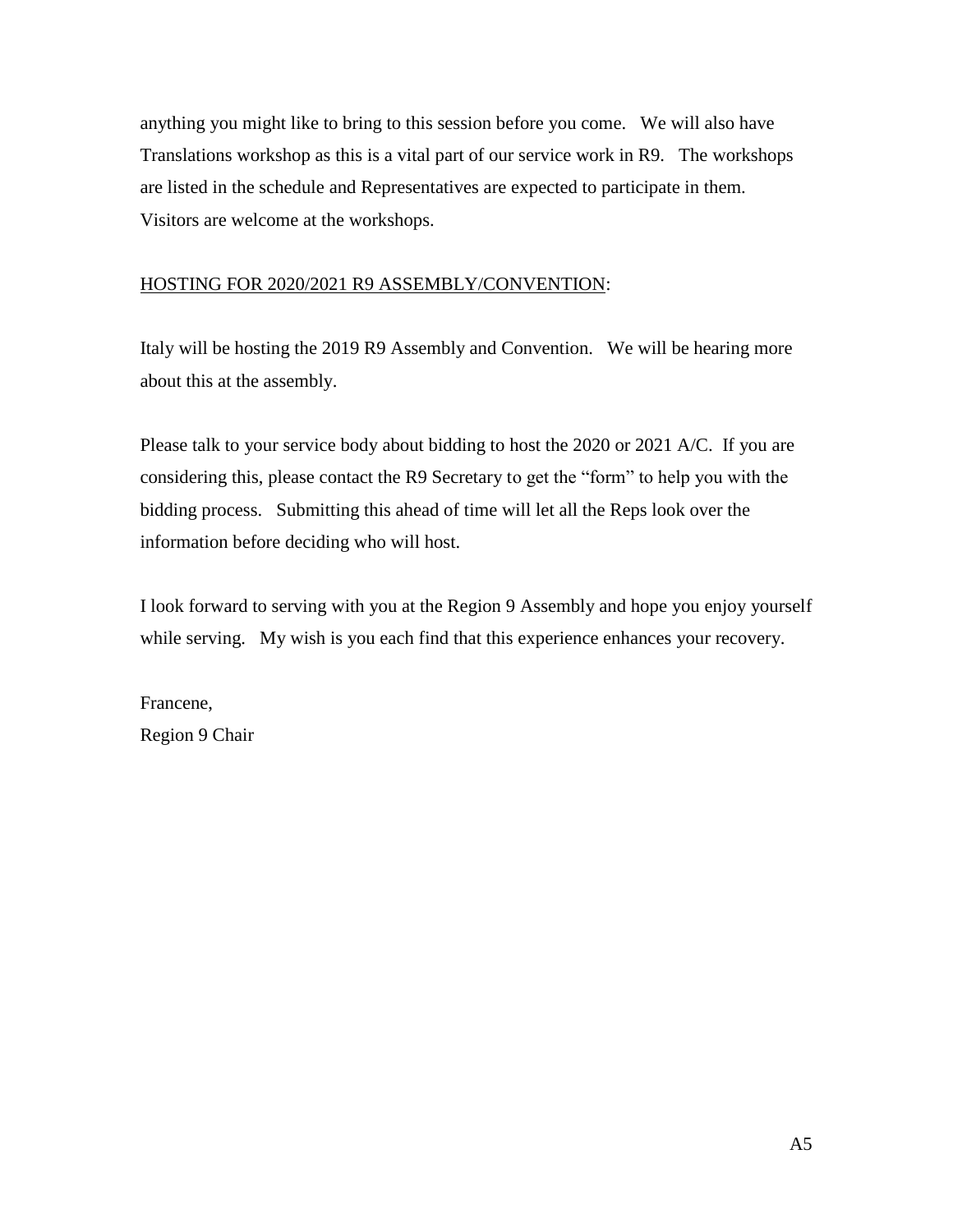#### **Region 9 Assembly General Information**

The two days of the assembly (from 5PM on Wednesday to 5PM on Friday) are full and busy. **Please go through the attached assembly packet ahead of time.**

**Green Dots**: Green dots are service body representatives at assembly for the first time. Having a green dot on your badge helps everyone know you're "new" so we can assist and make your first assembly experience a good one. Each "green dot" will be assigned to a more experienced representative – a mentor - who will assist them. (More information on this will come to you via email before assembly.)

**Vital Link: PLEASE** Read the "Vital Link" document **FIRST** as it will address many of your questions about assembly and your duties there.

**Assembly Material**: This is your assembly packet. We've tried to include everything you will need here. Sometimes we send corrections or additions later. Take your time but review all the material carefully before you arrive. Make notes where things are unclear or you have questions. If you are a green dot – talk to your mentor about what you need to "print." Suggestions are made in the document for what should be printed.

**Seating of Representatives:** We ask green dots to sit with their mentors. Depending on the venue, we may assign seating or you may be free to choose and move about from session to session. If you have special needs, please let us know so we can accommodate them as much as possible.

**Business Discussions**: We are all passionate about OA, but we don't all have the same opinions and views. At times, debate can get passionate as we decide what's best for Region 9. The R9 Board will do its best to answer questions, keep us on track, and move through our agenda items timely. Anyone can ask for the "serenity prayer" to be said if needed.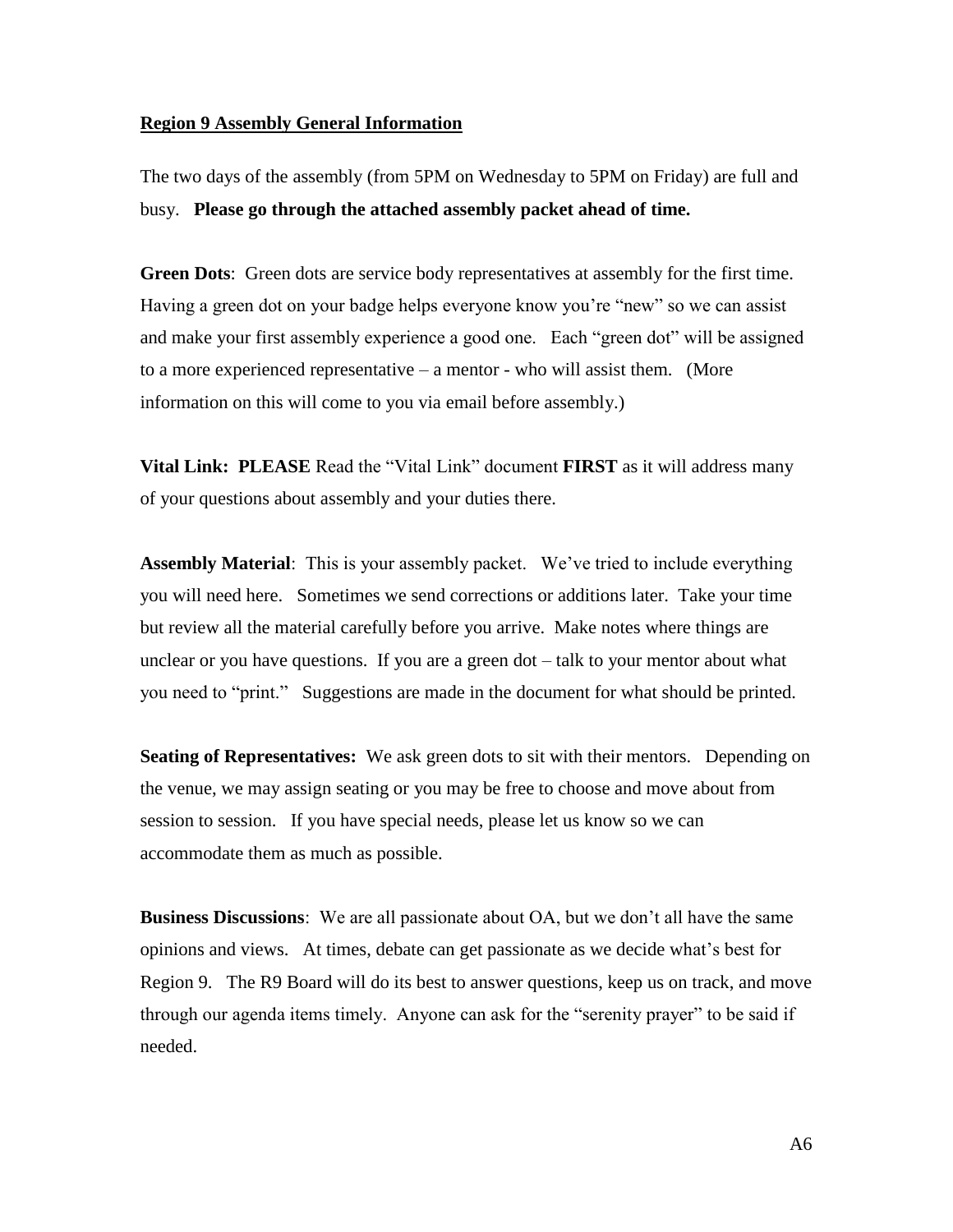**Motions:** Please review the "motions" section of your binder. If you have any questions ahead of the assembly regarding the motions, please contact the Chair or talk to your mentor.

**OA Meetings:** There will be OA meetings during the assembly days. Details will be given at the beginning of the assembly.Your recovery comes first here as always. Ask for help or support if you need it.

**Country Outreach:** This year (2018-19) the efforts to outreach to R9 countries will be coordinated by service officers. They may contact you during the year for help, or if you become aware any information that would help us reach out to R9 countries and meetings/service bodies you may pass it along to them.

**Translation list:** The literature translation list, which has appeared in our R9 assembly information in the past, has been moved to reside on the WSO website. You will find a link in your binder.

#### **Other Purposes of Assembly**:

- To carry the OA message of recovery within Region 9.
- To reaffirm OA unity within Region 9.
- To report and discuss the different activities in the Region since the last assembly.
- To serve as a place where R9 fellows can get together to share their common experiences, problems, and solutions.
- To receive input from the BOT through the Trustee and receive more information and news about OA as a whole.

**Assembly Evaluation**: We welcome feedback and look for ways to improve the experience for all of us in Region 9.

**Service Opportunities:** Elections will be held for officer positions and for other R9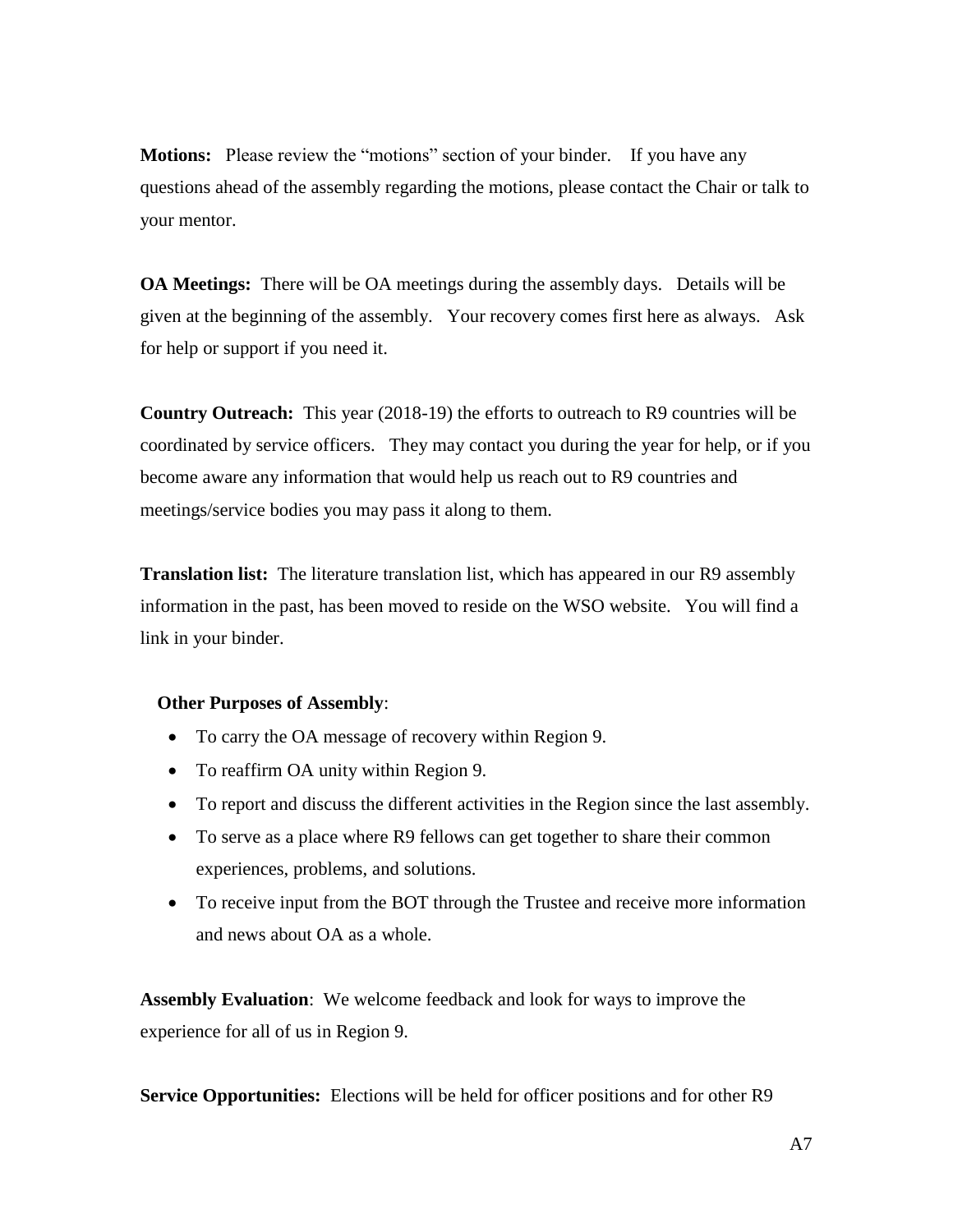Service positions. Please consider how you may be of service to Region 9 this coming year. The assembly is only two days, but our efforts to carry the message of recovery in Region 9 continue throughout the year.

**Bringing the Message Home**: Keep in mind reporting back to your service body the activities, details of workshops, and business proceedings as you experience the assembly.

**Thank you for being at assembly, for giving service, and representing your service body. If you have questions or concerns prior to attending the assembly – please contact your assigned mentor or a Region 9 officer.**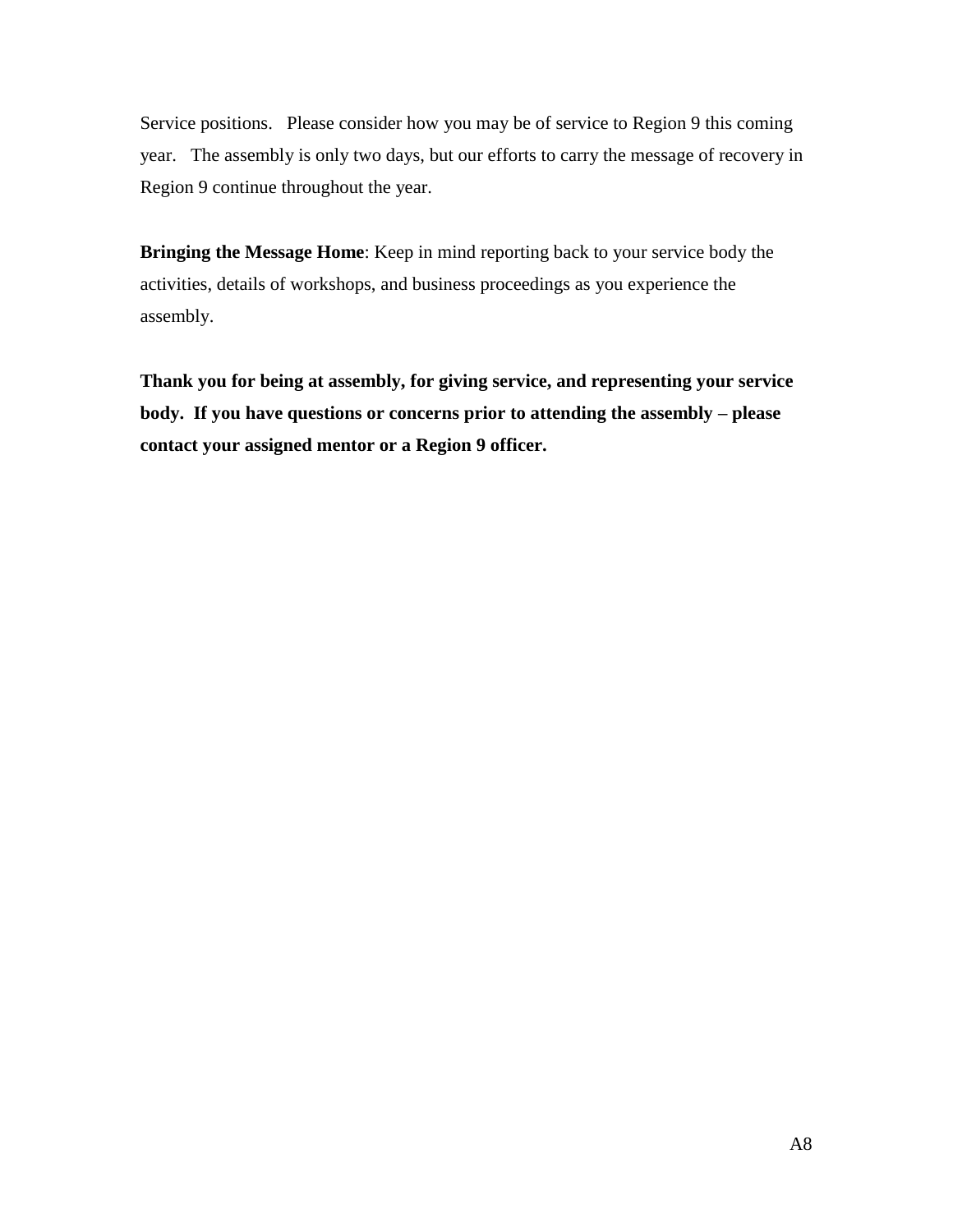**3.0 Agenda Region 9 Assembly**

#### **REGION 9 ASSEMBLY September 26-28, 2018 London, UK PLEASE WEAR BADGES TO ALL SESSIONS**

#### **AGENDA**

#### **WEDNESDAY, September 26, 2018**

#### **17:00 – 18:00 ASSEMBLY SESSION 1**

#### **Getting Started**

**Introductions** Welcome Thank you-s Green Dots **Announcements** 

#### **Credentials Report**

Unaffiliated Service Bodies (voting)

#### **Business Basics**

Assembly Overview & Process (binder) Parliamentary Procedure Agenda Approval Adoption of Ground Rules Approval of the 2017 Assembly Minutes Appointment of the Minutes Approval Committee Timekeeper & Timing

**18:00 – 19:10 Dinner Break** 

#### **19:10 – 21:45 ASSEMBLY SESSION 2**

Getting to Know Each Other Length of Abstinence in Program Count

**Workshop 1** R9 Budget Workshop **Workshop 2** Service Body Strengths and Struggles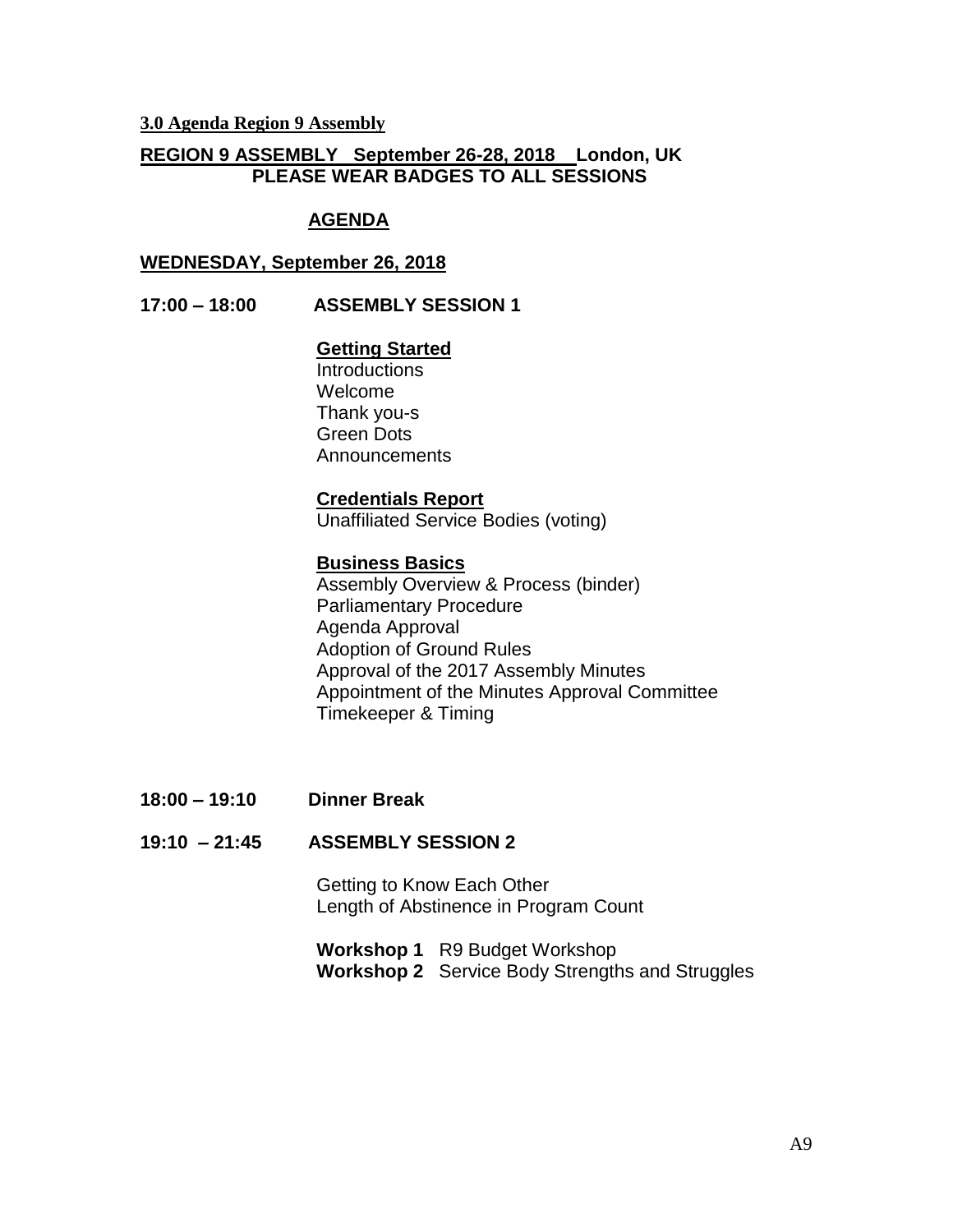## **THURSDAY, September 27, 2018**

(08:00 – 9:00Breakfast**)**

| $9:00 - 11:00$  | <b>ASSEMBLY SESSION 3</b><br><b>Questions Arising out of Reports</b><br>(see section B in Binder)<br><b>R9 Budget Presentation</b><br>Approval of budget (Any changes 2018-19; 2019-20) |
|-----------------|-----------------------------------------------------------------------------------------------------------------------------------------------------------------------------------------|
| $11:00 - 11:15$ | <b>Break</b>                                                                                                                                                                            |
| $11:15 - 13:00$ | <b>Informal Motions Discussion with Q&amp;A</b>                                                                                                                                         |
|                 | <u>Consent Agenda</u>                                                                                                                                                                   |
|                 | <b>New Business Motions</b>                                                                                                                                                             |
|                 | <b>Deadline</b> to submit R9 WSBC 2019 delegate applications                                                                                                                            |
| $13:00 - 14:00$ | <b>Lunch Break</b>                                                                                                                                                                      |
| $14:00 - 15:30$ | <b>ASSEMBLY SESSION 4</b>                                                                                                                                                               |
|                 | <b>New business motions continued</b>                                                                                                                                                   |
| $15:30 - 15:45$ | <b>Break</b>                                                                                                                                                                            |
| $15:45 - 18:00$ | <b>Committee Meetings</b><br>1. Translations<br>2. PI Committee<br>3. General Committee                                                                                                 |
|                 | Purpose Statement, Setting Goals, Tasks                                                                                                                                                 |
|                 |                                                                                                                                                                                         |
| $18:00 - 19:10$ | <b>Dinner Break</b>                                                                                                                                                                     |
| $19:10 - 21:30$ | <b>Workshop 3 Translations</b><br>Workshop 4 Service with Sanity, BoT restructure preview                                                                                               |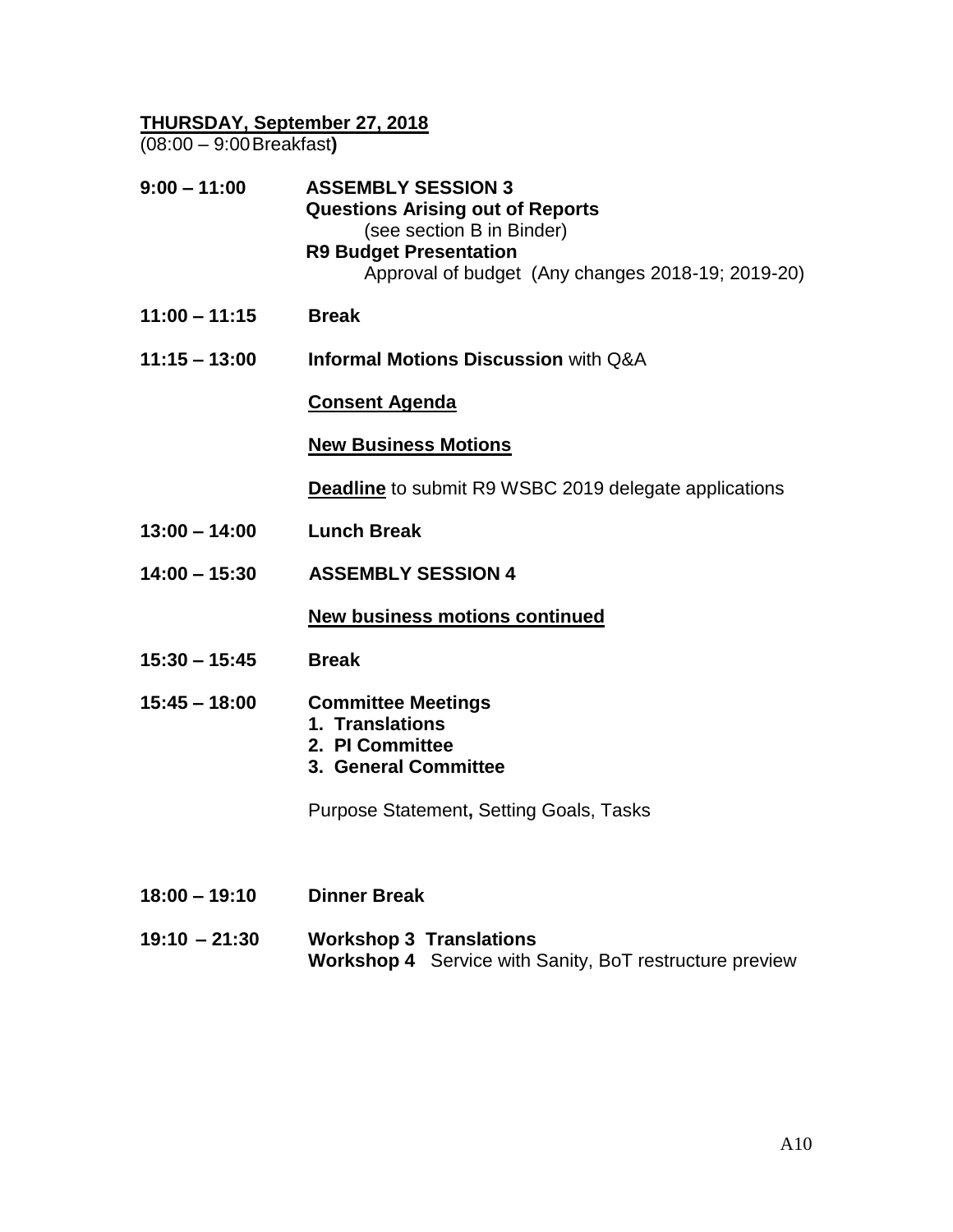# **FRIDAY, September 28, 2018**

| . , .<br>$(8:00 - 9:00$ Breakfast) |                                                                                                                                                                                                                                 |
|------------------------------------|---------------------------------------------------------------------------------------------------------------------------------------------------------------------------------------------------------------------------------|
| 9:00                               | <b>Deadline</b> for submitting Emergency new business motions                                                                                                                                                                   |
| $9:00 - 11:00$                     | <b>ASSEMBLY SESSION 5</b>                                                                                                                                                                                                       |
|                                    | <b>Committees Meetings continue</b><br>Finalising plans and<br>Reporting Goals & Tasks for 2018-19                                                                                                                              |
| $11:00 - 13:00$                    | <b>Election of Service Positions</b><br>R9 Secretary (2 year term)<br>R9 Treasurer (2 year term)<br>R9 Banker (1 year term)<br>WSBC R9 Delegate (1 and alternate)<br>Committee Chairs (3)<br>Affirmation of Trustee Candidate/s |
| $13:00 - 14:00$                    | <b>Lunch Break</b>                                                                                                                                                                                                              |
| 14:00-15:30                        | <b>ASSEMBLY SESSION 5</b>                                                                                                                                                                                                       |
|                                    | Election of Assembly/Convention Venue for 2020/2021                                                                                                                                                                             |
|                                    | <b>Emergency NB (if any)</b>                                                                                                                                                                                                    |
|                                    | <b>Unfinished Business</b>                                                                                                                                                                                                      |
| $15:30 - 15:45$                    | <b>Break</b>                                                                                                                                                                                                                    |
| $15:45 - 17:00$                    | Wrap up session<br>7 <sup>th</sup> Tradition collected from Assembly<br><b>Green Dot Ceremony</b><br><b>Personal Sharing</b><br>Closing<br>Readings & Responsibility Pledge                                                     |
| 17:00                              | <b>ASSEMBLY CLOSES</b>                                                                                                                                                                                                          |
| $17:05 - 18:45$                    | <b>Region 9 Board Meeting</b>                                                                                                                                                                                                   |

Former and Incoming Committee Chairs Hand - over of service positions; then Officers orientation.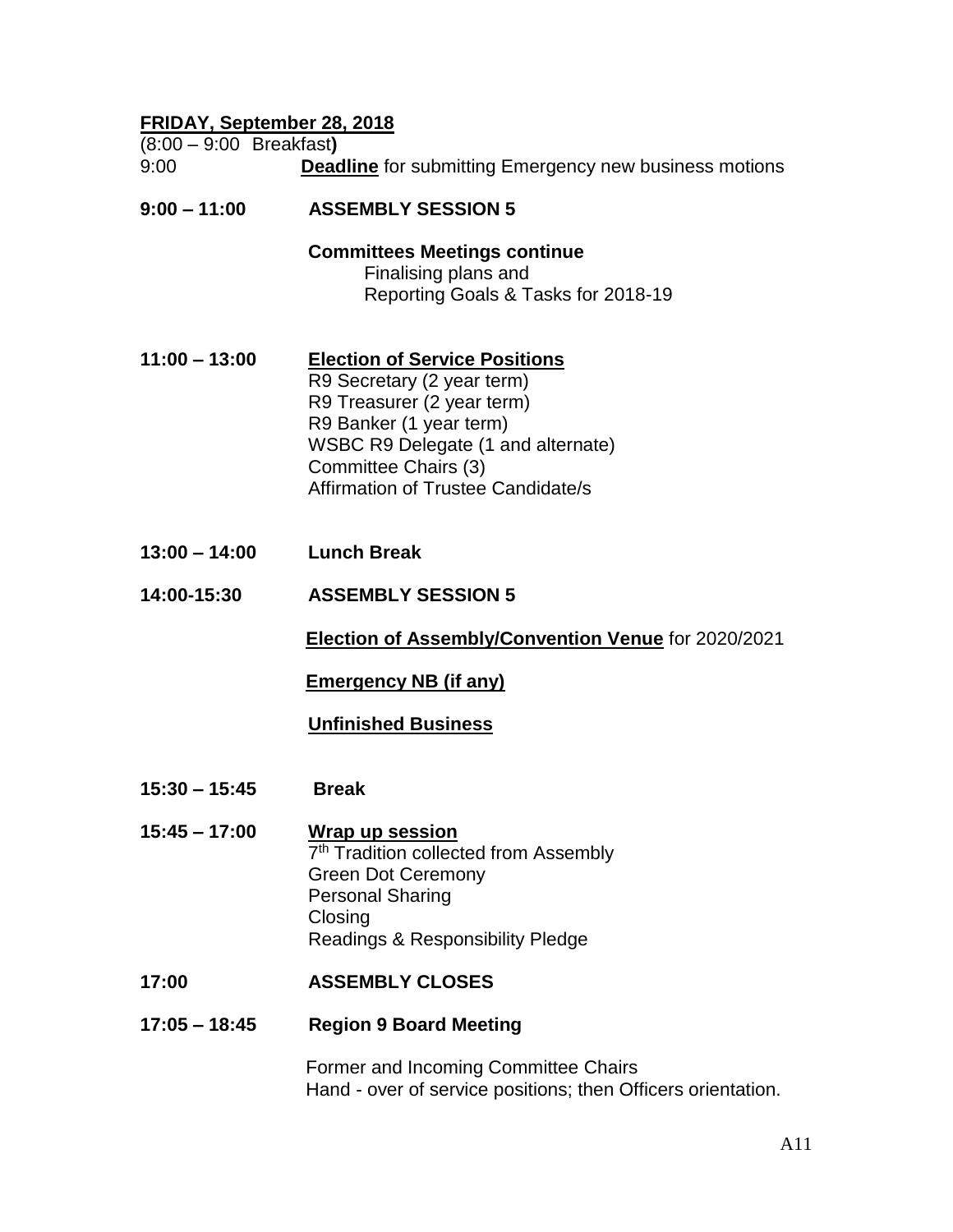#### **Ground Rules for Region 9 Assembly London, UK 2018**

- Each Representative, alternate, officer, and committee chair is to be registered by the Secretary and will be issued an identification badge to be worn at all meetings.
- A Minutes Approval Committee consisting of an Officer and two (2) Representatives shall help with the minutes of the Region Nine Assembly.
- Representatives from at least five countries constitute a quorum in accordance with Article VI of Region 9 Bylaws.
- OA visitors are welcome at the Region Nine Assembly. Visitors from Region Nine who are already represented will not be given a voice or a vote. Suggestions from visitors may be written and handed to the Chair for consideration. Visitors must obtain prior permission from the Chair to speak during the assembly. Visitors may join workshops and service work sessions where they have a voice but no vote.
- Robert's Rules are the basic parliamentary guidelines that will be used for conducting the Assembly.

In assembly deliberations, we preserve the idea of OA group conscience decisions.

- Discussion of main motions is limited to three (3) speakers for pro and three (3) speakers for con. Each speaker is limited to three (3) minutes. Discussion of debatable subsidiary motions is limited to two (2) speakers for pro and two (2) speakers for con. Each speaker is limited to two (2) minutes. Questions are limited to fifteen (15) minutes.
- If a proposal gets stuck in discussion, or there is a need for clarification before making a decision, the Chair may ask to refer motion(s) to an Ad Hoc Reference committee. This Committee will discuss the proposal and bring back a recommendation at the time allotted. Any resultant amended proposals will be submitted to the Secretary prior to continued discussion and voting.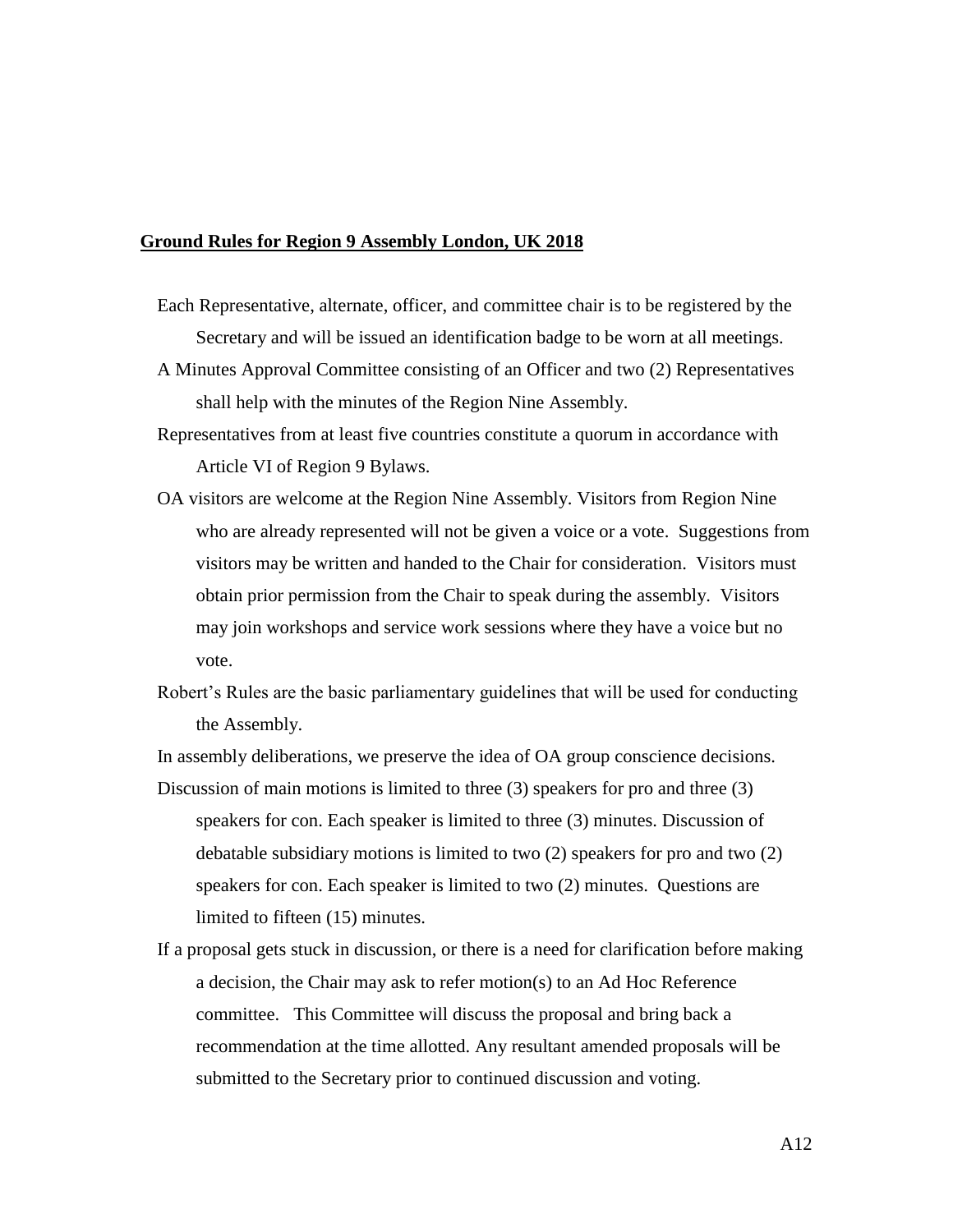- Only voting members of the Assembly may enter into debate on actual motions proposed at the Assembly, or make said motions. (Please see reference below for "Voting and Non Voting" members of Region 9.)
- A consent agenda may be used for motions whereby no debate is entered. Any motion may be removed from the consent agenda by request to the Chair at the designated time during the assembly.
- All motions not adopted in the Consent Agenda will be discussed and voted upon separately.
- Votes will be by show of hand or voice unless a written ballot is requested. Bylaws amendments require a 2/3 majority and new business motions require a simple majority to be adopted.
- No personal voice-recorders are to be used during business sessions of the Assembly, except by the Secretary.
- Electronic devices are to be used for business purposes only. Mobile phones etc. are to be off or in silent mode.

Business motions that are adopted take effect immediately unless otherwise specified.

Emergency New Business motions have to be submitted to

the Chair in writing by 9:00 on Friday of the assembly

#### FOR REFERENCE:

**The voting membership of the Assembly** is defined in Article IV of Region 9 Bylaws, Section 2 (I) as follows:

a) Representatives from Intergroups who are registered with the World Service Office and who are within the geographical boundaries of Region Nine,

b) Representatives from National/Language Service Boards who are registered with the World Service Office and who are within the geographical boundaries of Region Nine, National/Language Service Boards shall not represent Intergroups that have sent Representatives to the Assembly. However, if all Intergroups are represented, the National/Language Service Boards will still be entitled to one Representative,

c) Region Nine Board Members,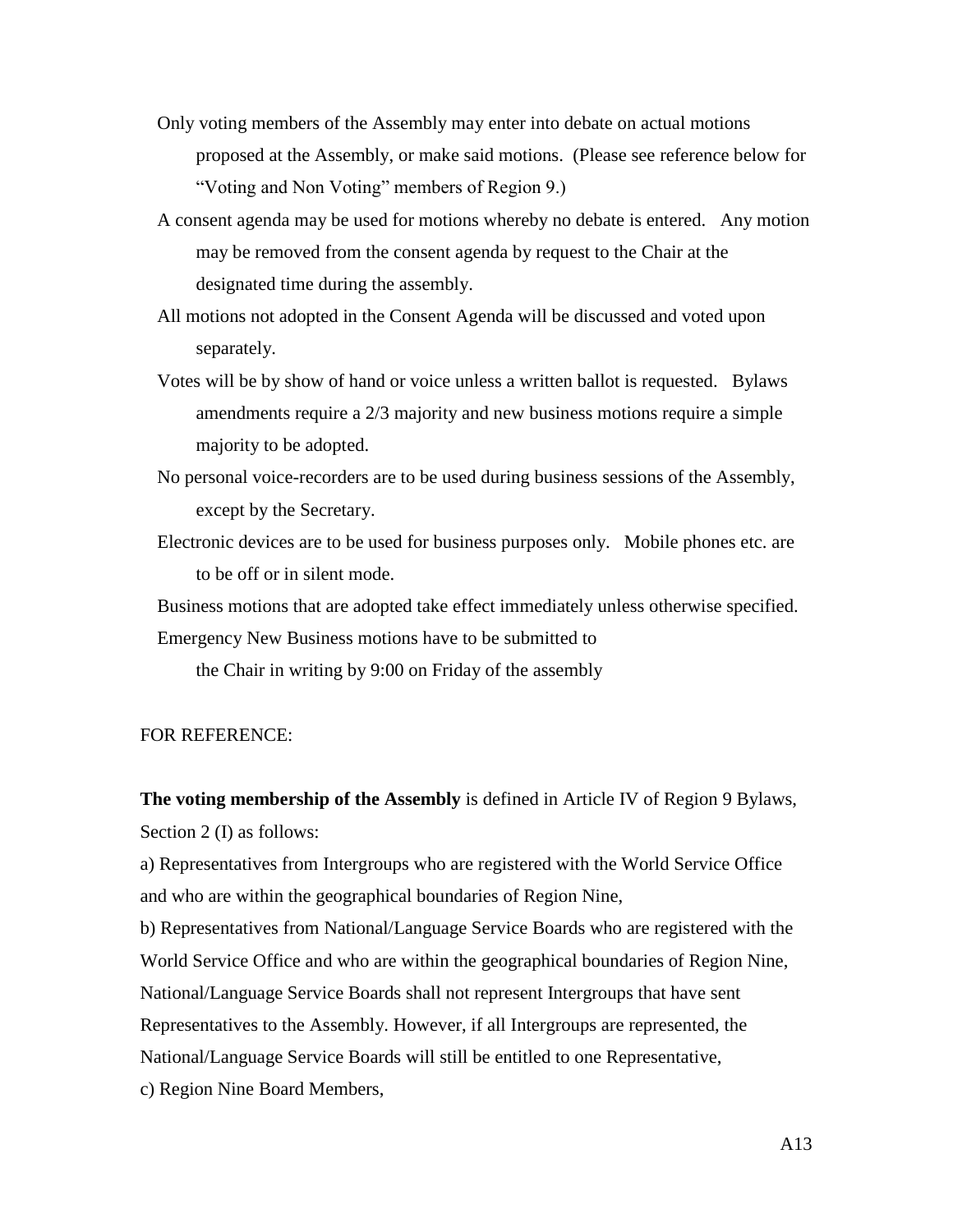d) The Chair shall have no vote at the Assembly, except to break a tie and for elections, e) Committee Chairs, who are not Intergroup or National/Language Service Board Representatives. In the event of a Region Nine Representative from a registered unaffiliated group receiving a voice as per Article IV, Section 2 (II) c) of these Bylaws, they may also be given a vote, subject to majority approval of the voting body. See Article IV – Section 2  $(I)$ 

**The non-voting membership** of the Assembly is defined in Article IV of Region 9 Bylaws, Section 2 (II) as follows:

a) The Region Nine Trustee is entitled to a voice but no vote at the Assembly,

b) Region Nine OA members who are not represented, are entitled to a voice but no vote at the Region 9 Assembly,

c) A Representative from a registered unaffiliated group within Region Nine may be given a voice if they receive the majority approval of the voting body. Consideration may also be given to giving such a Representative a vote – see Article IV, Section 2 (I) f) of Region Nine Bylaws,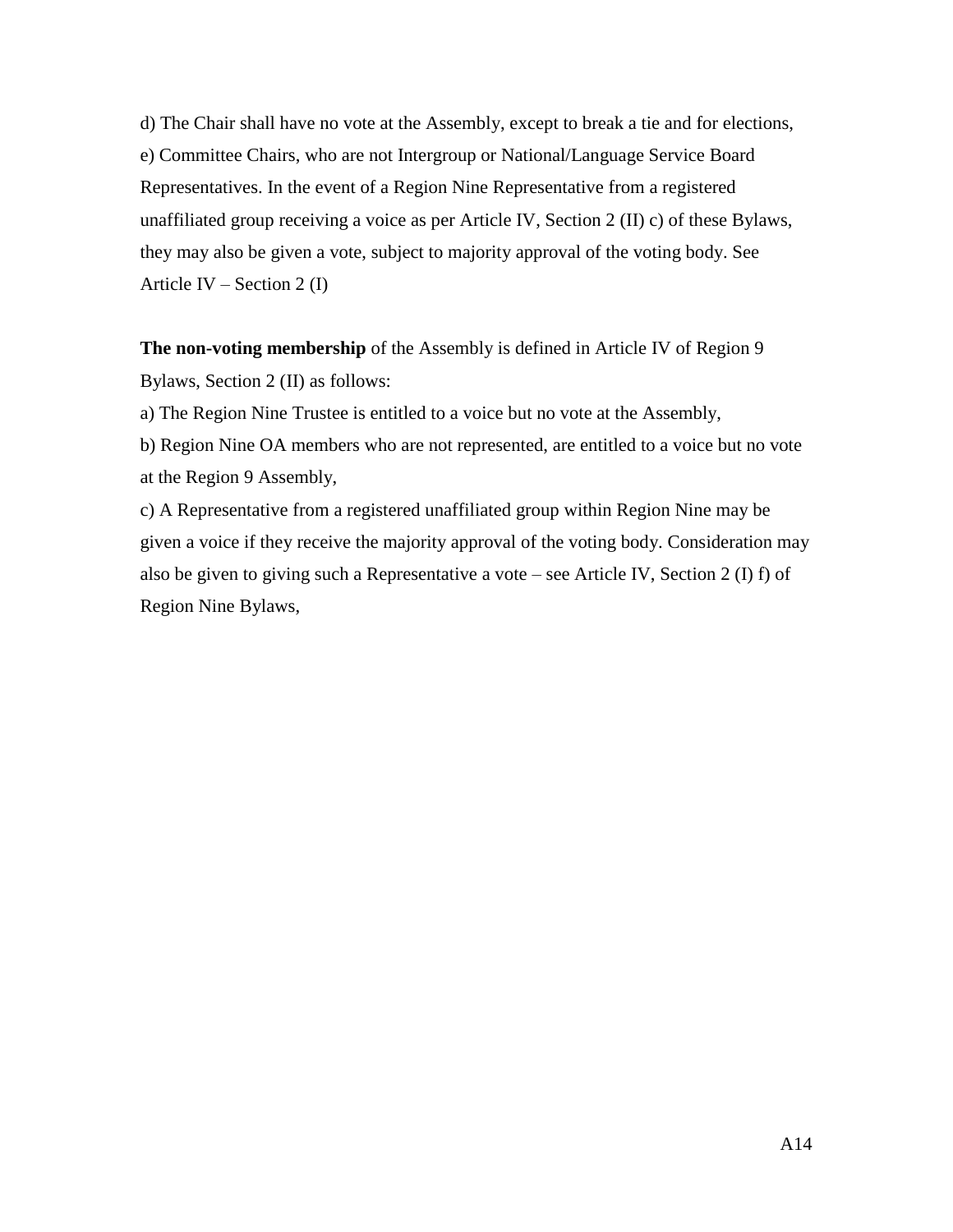# **REGION 9** *VITAL LINK***:**

## **QUESTIONS AND ANSWERS FOR REPRESENTATIVES ATTENDING REGION 9 ANNUAL**

# **ASSEMBLY**

# TABLE OF CONTENTS

| <b>Section</b>                                            | Page |
|-----------------------------------------------------------|------|
| Introduction / Glossary                                   |      |
| <b>Region 9 Statement of Purpose</b>                      |      |
| Where and when do we meet?                                |      |
| Why should my Intergroup send a Representative?           |      |
| What qualifications are required to be a Representative?  | 3    |
| What is the role of the Representative?                   |      |
| What is the Region Assembly composed of?                  |      |
| What is the purpose of the Assembly?                      |      |
| What services does Region 9 provide?                      |      |
| What are the main Region 9 documents?                     |      |
| Who is the Region 9 Board and Trustee?                    |      |
| How does the region coordinate with other service bodies? |      |
| How is Region 9 Funded?                                   |      |
| What are our expenses?                                    |      |
| What area does Region 9 cover?                            |      |
| <b>Service Structure</b>                                  | 9    |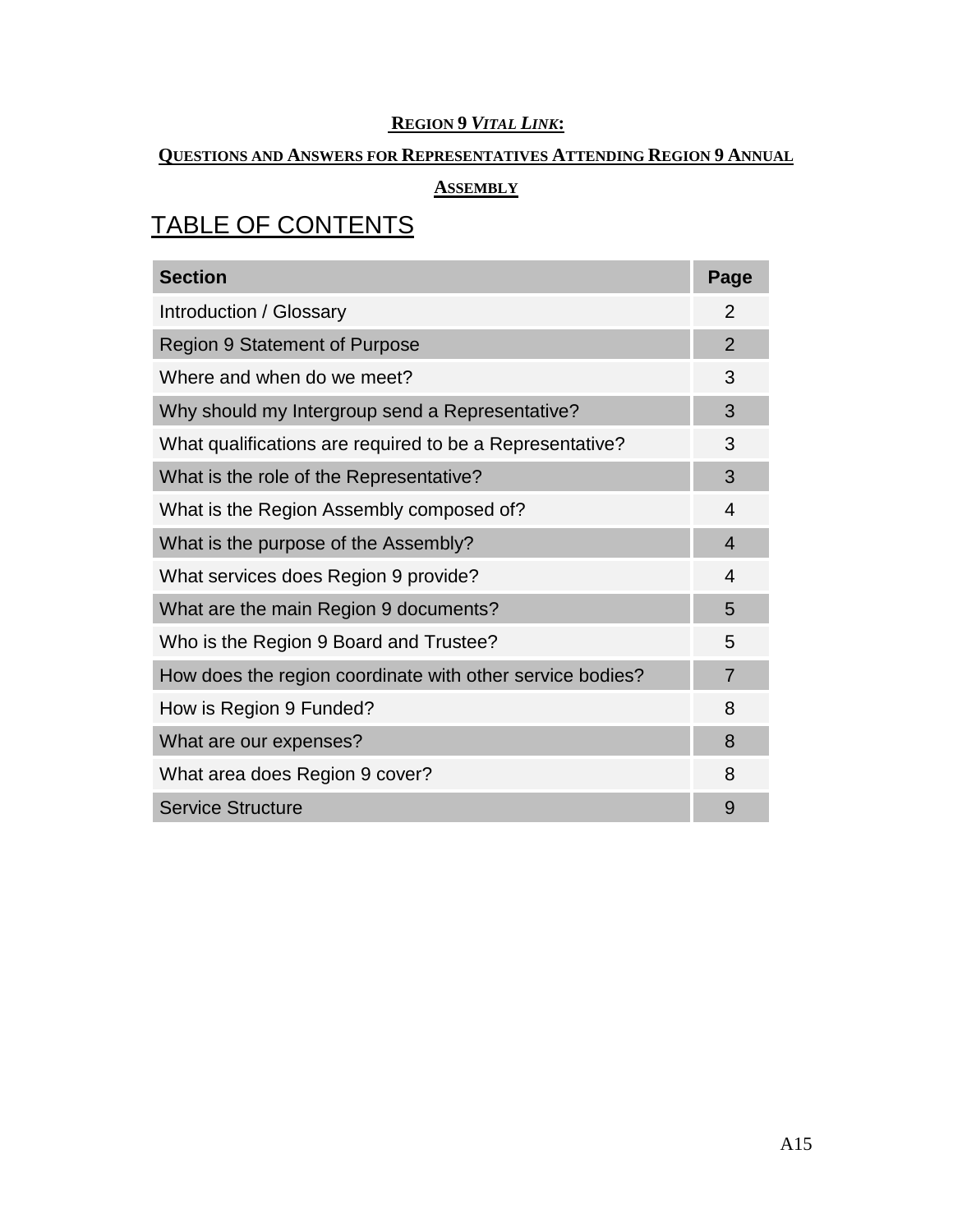# **INTRODUCTION**

The Representative is a vital link in the chain of OA's Service Structure – You have been elected by your Intergroup or Language/National Service Board to attend the Region 9 Assembly – Congratulations!

If you are lucky, your predecessor has briefed you on the job or given you a file with information in it. If not, you may need to find out a lot, very quickly. We hope this booklet helps you.

Here are some of the questions that experienced members in OA are frequently asked about Region 9 service matters. These answers may give you a clearer idea of what the role of a Representative is in relation to the Region 9 assembly.

It must be emphasized that there are no "right answers", only shared experience of what has worked well for others. All the suggested answers are to be found either in the Twelve Traditions and Twelve Concepts of OA, the Region 9 Bylaws or the Policies and Procedures (P&P) Manual of Region 9. Other sources of information are Groups, Intergroups and National/Language Service Boards and previous year's Region 9 minutes, which are available [online.](http://www.oaregion9.org/region-9-membersgroups/region-9-assembly/) When in doubt, don't hesitate to ask the advice of more experienced OAs.

## **GLOSSARY**

| <b>OA</b>      | <b>Overeaters Anonymous</b>                                      |
|----------------|------------------------------------------------------------------|
| IG             | Intergroup                                                       |
| <b>BOT</b>     | <b>Board of Trustees</b>                                         |
| <b>WSBC</b>    | World Service Business Conference (also known as the Conference) |
| NSB/LSB        | National/Language Service Board                                  |
| R <sub>9</sub> | Region 9                                                         |
| <b>WSO</b>     | <b>World Service Office</b>                                      |
| <b>RCC</b>     | <b>Region Chairs Committee</b>                                   |
| BL             | <b>Bylaws</b>                                                    |
| P&P            | <b>Policies and Procedures Manual</b>                            |
| <b>REP</b>     | Representative                                                   |
|                |                                                                  |

## **REGION NINE'S STATEMENT OF PURPOSE**

Our statement of purpose reads: "Our primary purpose is to carry the OA message to the still suffering compulsive overeater, wherever they may live and whatever language they may speak. In fulfilling our purpose we should ever strive to achieve worldwide unity and common policies among all countries. With love and tolerance as our code, together we can do what we could never do alone".

## **WHERE AND WHEN DO WE MEET?**

Every year we hold an Assembly in which the officers of R9 meet with representative from Intergroups and National/Language Service Boards from all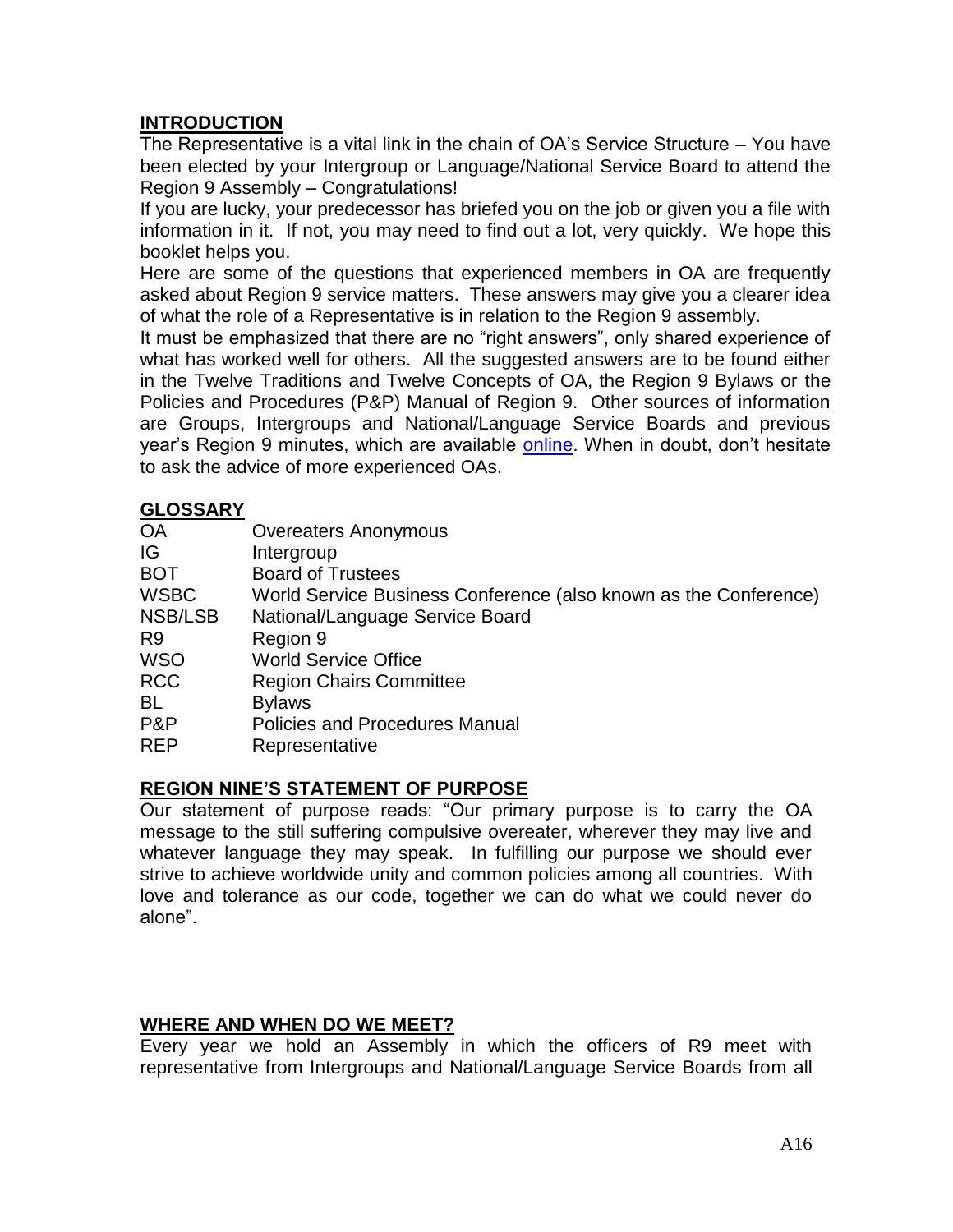over R9. Non-affiliated groups (groups which are not part of an Intergroup) may also be represented.

We meet within Region 9. Intergroups and National/Language Service boards who feel able to host the event make an application, with the selection usually taking place 1-2 years in advance.

# **WHY SHOULD MY INTERGROUP SEND A REPRESENTATIVE?**

Because this is the only way to get your Intergroup or NSB/LSB's views heard by the group conscience of Region 9 as a whole. If your representative isn't there you cannot contribute or change anything or indeed listen and take home to your IG or NSB/LSB news and views of what's going on elsewhere. When more representatives are present, the group conscience process is strengthened.

# **WHAT QUALIFICATIONS ARE REQUIRED TO BE A REPRESENTATIVE?**

Your local IG or NSB/LSB decides. Successful representatives are OAers who have previously had some active experience of service at group, Intergroup or NSB/LSB level and are familiar with the 12 Traditions, 12 Concepts of OA Service and the OA Service structure. This service is not appropriate for a newcomer. Qualifications are set by the local IG, or NSB/LSBs in their Bylaws.

# **WHAT IS THE ROLE OF THE REPRESENTATIVE?**

The representative at Region 9 Assembly has two important roles to carry out. First is to be the liaison person between their home Service Body and R9. In particular informing their home SB of Region 9 matters and informing the Region 9 assembly of the needs and wishes of their home SB. The other is take an active part in service on the region level. This service may take the form of participation in one of the Task Forces, fulfilling one of the many volunteer positions in the Region, becoming a Board member, or any combination of these positions.

You should be aware that some service commitment may be required during the year after the Assembly**.** Each IG or service body decides for themselves the term that their representative will participate in Region 9 Assembly. As the first year is often a learning year, we recommend that representatives should serve a term for at least 2 years, providing some essential continuity which is beneficial to both Region 9 and the individual representative.

If the representative speaks English as their second language, it may take some time to become comfortable in the R9 Assembly environment. In this instance it may be more appropriate for the rep to bring this to the attention of their SB with a view to them serving for longer than the suggested 2 years.

# **WHAT IS THE REGION ASSEMBLY COMPOSED OF?**

The Assembly is composed of a Board, and Intergroup and NSB/LSB representatives. The board members are elected at the Assembly for a period of 2 years and a further two-year term if re-elected. The board members are: Chairman, Secretary, Treasurer and General Officer. In addition, Committees are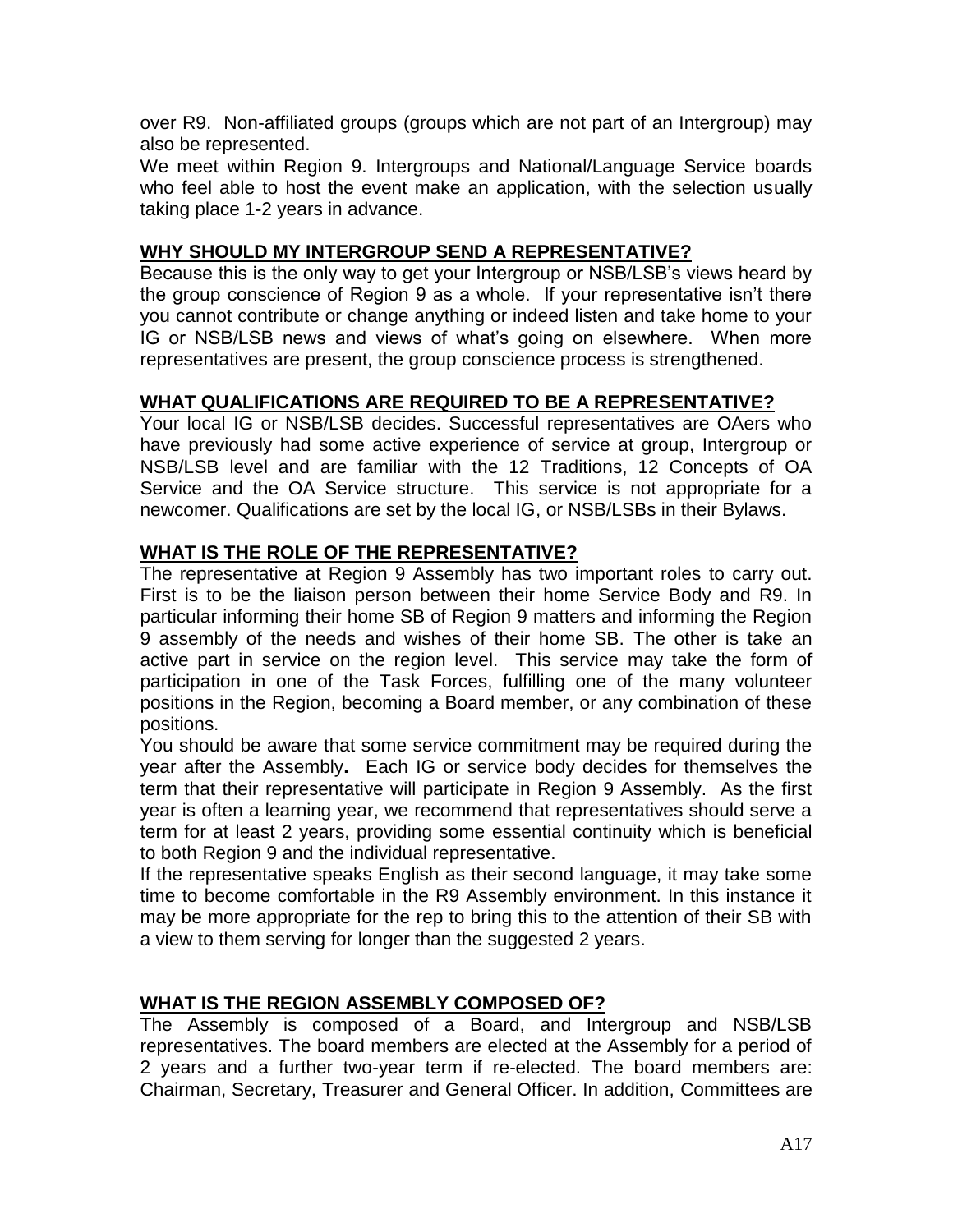formed (from the representatives present) and Committee Chairs are elected or nominated. The Region 9 Trustee attends the Assembly and has a voice but no vote. Visitors are welcome as observers.

# **WHAT IS THE PURPOSE OF THE ASSEMBLY?**

- To carry the OA message of recovery within Region 9
- To re-affirm OA unity within Region 9
- To report and discuss the different activities in the Region since the last Assembly
- To vote on Bylaw and Policy & Procedure manual changes, if any proposals are on the floor
- To elect new officers and Committee chairs
- To serve as a place where representatives from throughout the Region can get together to share their common experiences, problems and solutions
- To receive input from the BOT through the Trustee and more information and news about the WSO

# **WHAT SERVICES DOES REGION 9 PROVIDE?**

Through our committees and other volunteer positions that operate year round, R9 offers the following services to its members, NSB/LSBs, Intergroups and groups:

Budget and Finance

The treasurer's main function is to project expenditure for the upcoming year, produce a budget and promote contributions throughout the Region. Details of our expenses are listed further in this document. The Treasurer is also responsible for our Projects and Translations Assistance fund.

## Bylaws

The Assembly operates in accordance with bylaws that were first laid down in the second Assembly of Region 9 (Munich 1985). Bylaws volunteers evaluate the Bylaws and P&P and propose changes/additions to ensure that they continue to meet the needs of the Assembly and the Region as a whole and are in accordance with OA Bylaws Subpart B.

# Public Information (PI)

The PI committee selects one or more projects to work on throughout the year, to help bring the message about OA to the general public, or to help other members of OA in Region 9 with this important service.

# Translations and Literature

We have volunteers reviewing our master lists of translated materials and literature, as well as a large glossary of OA terms. Region 9 Translation guidelines are available on the [website of R9.](http://www.oaregion9.org/service/translation-of-oa-literature/)

# Electronic Communications

Region 9 has a dedicated volunteer who assumes the role of Electronic Communications coordinator and webmaster for our website,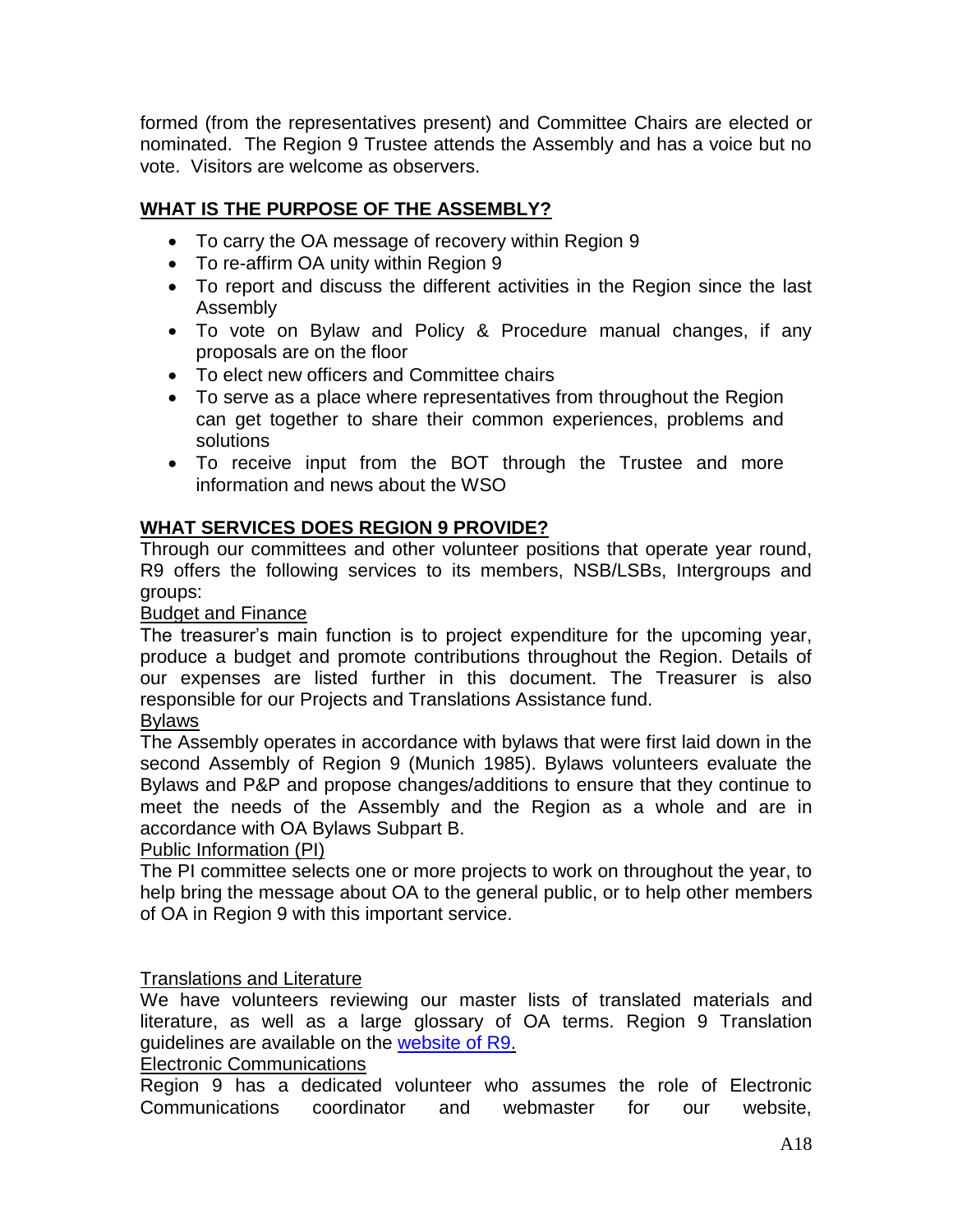[www.oaregion9.org.](http://www.oaregion9.org/) The website is an important tool for us to keep vital information available to our member groups.

## Sponsorship lists

Individual OA members in Region 9 have access to a unique resource coordinated by two volunteers in the region. Available sponsors are invited to register on the list, which is provided to OA members looking for a sponsor. Sponsors are available in many languages represented throughout the region.

# **WHAT ARE THE MAIN REGION 9 DOCUMENTS?**

"Bylaws" – Our Bylaws are our main official document which defines our structure, our affiliation with Overeaters Anonymous, our Purpose and our legal status as an organization.

"Policies and Procedures" – commonly referred to as our "P&P", this document details how we go about achieving our goals, with a large portion devoted to our financial procedures, as well as job and taskforce descriptions.

Changes to these documents can only take place at our Annual Assembly, and as such, they are only updated once a year. The latest version of these documents can be found [here.](http://www.oaregion9.org/service/bylaws-committee/)

# **WHO IS THE REGION 9 BOARD AND TRUSTEE?**

## Region 9 Chair

The R9 Chair is elected by the R9 Assembly for a period of 2 years and fills a variety of duties; re-election for another two-year term is possible.

- Represents R9 at WSBC and is involved in different Conference Committees and activities
- Is invited with other Region Chairs to attend one Board of Trustees meeting each year
- Attends one additional Region Chairs Committee meeting held in conjunction with an assembly of one of the other regions
- Is a member of the WSBC's Region Chairs Committee (RCC), working in cooperation with the Chairs of the other 9 regions, meeting and communicating about the services and needs of all the regions
- Chairs the annual R9 Assembly, and R9 Board meetings
- Attends different functions within the Region and may hold Service and Traditions workshops where budget allows.
- Coordinates all activities of the Region 9 Board and its Task Forces and volunteers

# Region 9 Treasurer

The Treasurer is elected by the Region 9 Assembly for a period of two years and fills a variety of duties:

- Prepares an annual budget for approval of the assembly.
- Maintains records of all Income and expenses incurred by the different activities in the Region.
- Provide an annual report of all contributions received, as well as income and expenses.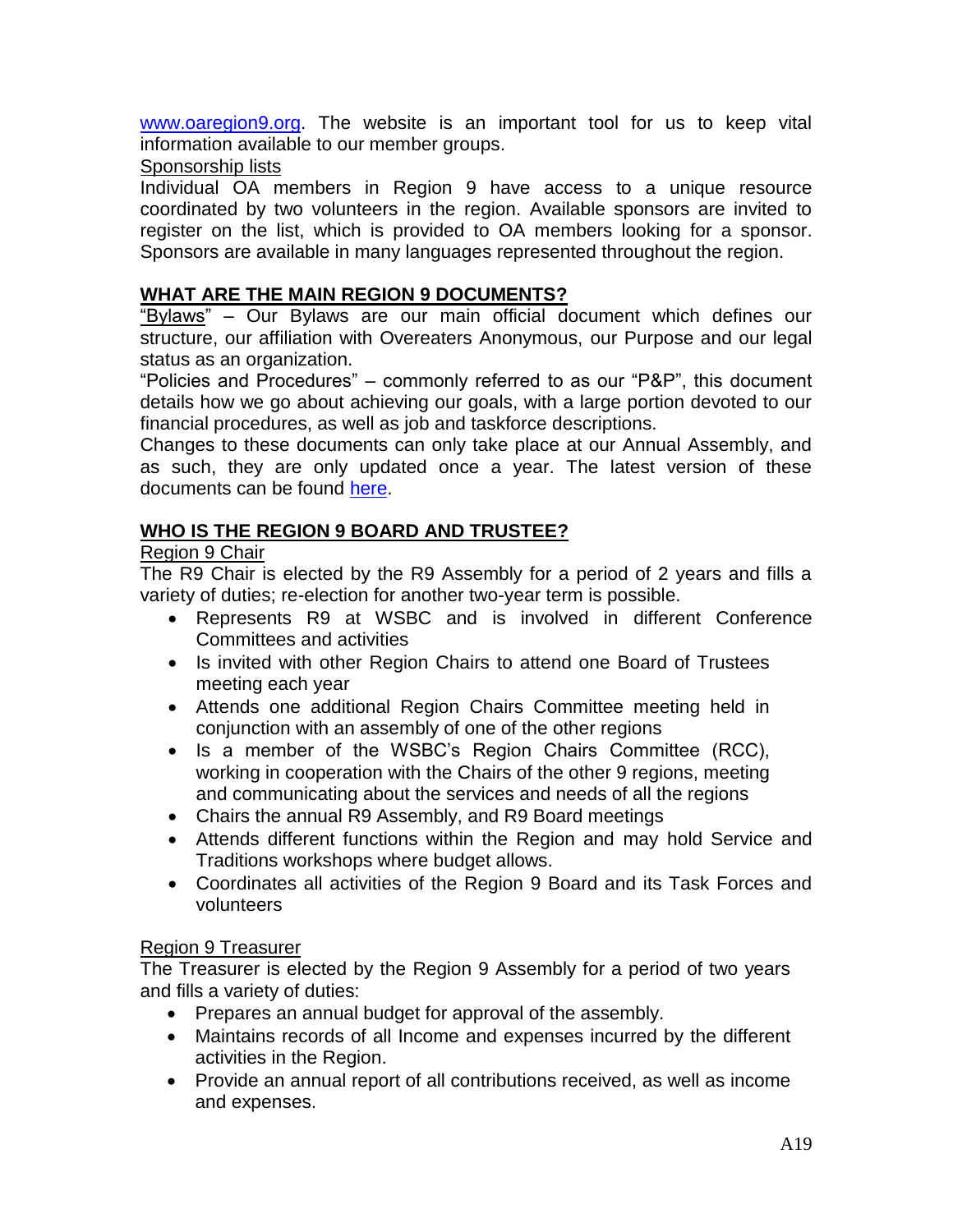- Maintains the R9 bank account and records of monies kept by different functions in other countries
- Liaises with the Accountant, signatories and the Banker as necessary.
- Liaison with some of the Region 9 volunteers.

#### Region 9 Secretary

The Secretary is elected by the Region 9 Assembly for a period of two years and fills a variety of duties:

- Maintaining accurate minutes and records of all Region decisions and actions at the Assembly.
- Scheduling regular Board meetings throughout the year, and recording decisions and reports.
- Coordinating various Assembly documents before Assembly
- Liaison with some of the Region 9 volunteers.

## Region 9 General Officer

The General Officer (GO) position was created in 2016 to "assist other board members and perform the duties of any board position when required." The GO is elected for two years, and fills a variety of duties:

- Liaison with the Region 9 fellowship through regular communications.
- Maintaining updated contact lists for OA members, groups and Service Bodies in Region 9.
- Liaison with some of the Region 9 volunteers.

## Region 9 Trustee

The R9 Trustee is elected by the WSBC for a period of three years and fills a variety of duties:

- The Trustee is a member of the BOT (see more information below).
- Attends BOT meetings with BOT members and WSO staff in a face to face capacity or electronically.
- Is involved in different committees and activities at WSBC level and/or within the BOT.
- Carries the message of the BOT in the Region, by visiting and communicating with the NSB/LSB, Intergroups and groups within the Region and by holding workshops (these may have varying topics covering service, traditions, concepts, OA's primary purpose & topics from the strategic plan) in different locations throughout the Region.
- Works with the other trustees and the region chairs on the strategic operations plan for OA.
- The Trustee attends, WSBC and WSO convention.
- The trustees expenses are met in part from the budget set and agreed upon by the trustees (this is funded from contributions from the worldwide fellowship) and in part when conducting a workshop, from the local SB.
- The Trustee also attends the Region 9 Assembly as the representative of the BOT and has a voice but not a vote.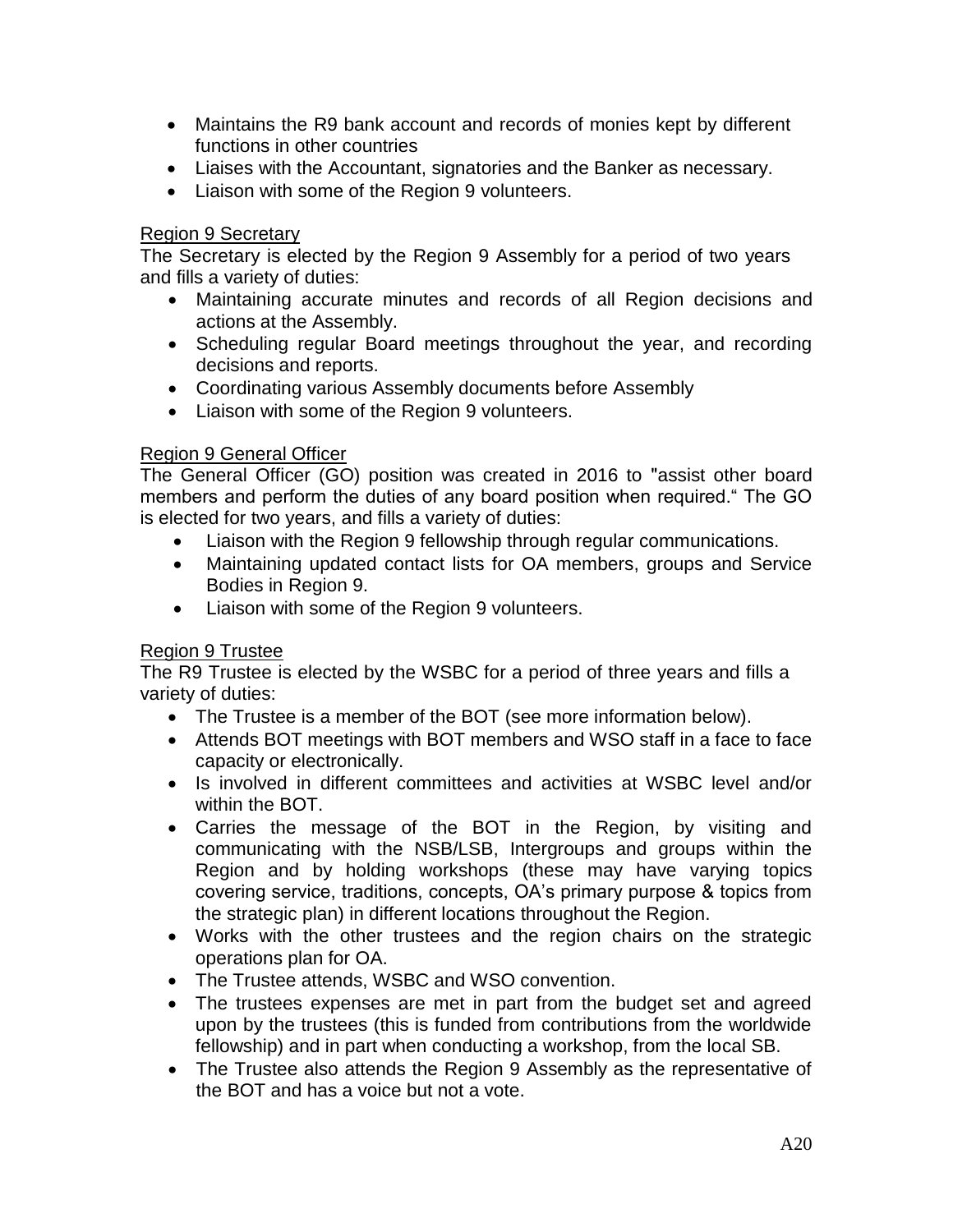# **HOW DOES THE REGION COORDINATE WITH OTHER SERVICE BODIES?**

World Service Business Conference (WSBC)

The WSBC (the Conference) is an annual meeting of delegates from NSB/LSBs and Intergroups worldwide, held in April/May in Albuquerque, New Mexico, USA. The conference lasts 5 days with discussions, workshops, committees, debates and decisions relating to OA as a whole, and represents the Group Conscience of OA as a whole.

The WSBC discusses and provides guidelines for all aspects of OA group, Intergroup and NSB/LSB activities – literature, budget, group handbook, committee guidelines, public information etc. All literature that is approved at the WSBC carries the "conference seal of approval" which means that it represents the group conscience of OA as a whole.

OA also offers a Delegate support fund aimed at assisting NSB/LSB and Intergroups for their delegates to attend WSBC. Contributions are received from service bodies throughout the fellowship and are distributed to NSB/LSB and Intergroups who apply for assistance. Details can be received from [www.oa.org.](http://www.oa.org/) Board of Trustees

The BOT is comprised of Trustees from the 10 different Regions, and 6 General Service Trustees, plus one Virtual Service Trustee each of whom are elected directly by the delegates to the WSBC. Candidates for Region Trustee are put forward to the Conference by the Regions. The main functions of the BOT are to represent OA as a whole, to act as guardians of the 12 Steps, 12 Traditions and 12 Concepts of Overeaters Anonymous and to promote education within the fellowship worldwide.

# World Service Office

The WSO located in Albuquerque New Mexico, USA, provides a variety of services for the BOT, WSBC, Regions, National-/Language Service Boards, Intergroups and Groups, including:

- Clearing house for worldwide inquiries
- Providing information about OA to the still suffering compulsive overeater, to media representatives and health professionals interested in OA's Twelve-Step approach to recovery from compulsive overeating
- Supporting individual members and OA groups worldwide
- Registration of all OA groups, Intergroups and NSB/LSBs (available online)
- Providing everything new groups need to get started in the Group Starter Kit
- Providing office services to the BOT, WSBC and the World Service Convention**,** including printing and distribution of material
- Producing all the Conference and BOT approved literature
- Selling over 100 literature and recovery-related items which can be ordered from the Catalog
- Producing and printing *Lifeline* the OA recovery magazine and mailing it to subscribers (available online)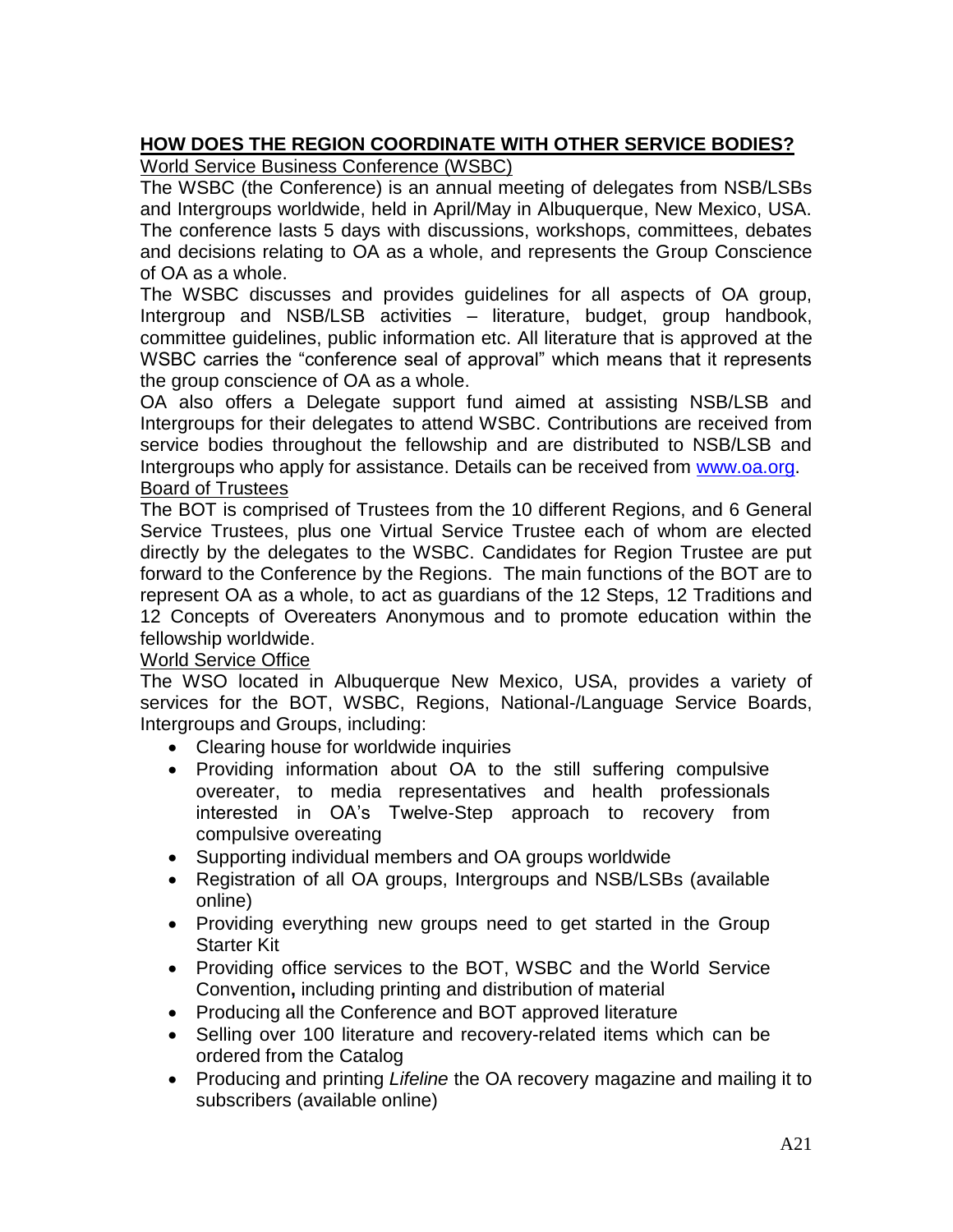- Producing and distributing of the quarterly newsletter *A Step Ahead*, and the annual *Courier* (newsletter for professionals) to all NSB/LSBs, Intergroups (available online)
- Website maintaining the OA Website **[\(www.oa.org](http://www.oa.org/)**)

# **HOW IS REGION 9 FUNDED?**

Region 9 is self-supporting, receiving contributions from its member NSB/LSBs, Intergroups, groups and non-affiliated groups. The surplus from our conventions/assemblies is an important source of funding of activities.

# **WHAT ARE OUR EXPENSES?**

Due to the vast geographic range of our Region and our diversity in language, our expenses for travel and accommodation etc. are much higher than some other Regions and they are:

- Funding of R9 Officers to R9 Assemblies.
- Funding R9 Chair to WSBC; partly funding to a BOT meeting, and funding the travel to a Region Chairs Committee meeting if funds are available.
- Subsidizing NSB/LSB and Intergroup representatives to attend R9 Assembly.
- Assistance to IGs, NSB/LSBs for translations and other projects.
- Website maintaining the R9 Website [www.oaregion9.org.](http://www.oaregion9.org/)

# **WHAT AREA DOES REGION 9 COVER?**

Region 9 is composed of OA groups and Intergroups and NSB/LSBs in Africa, Europe, Middle East and Western Asia.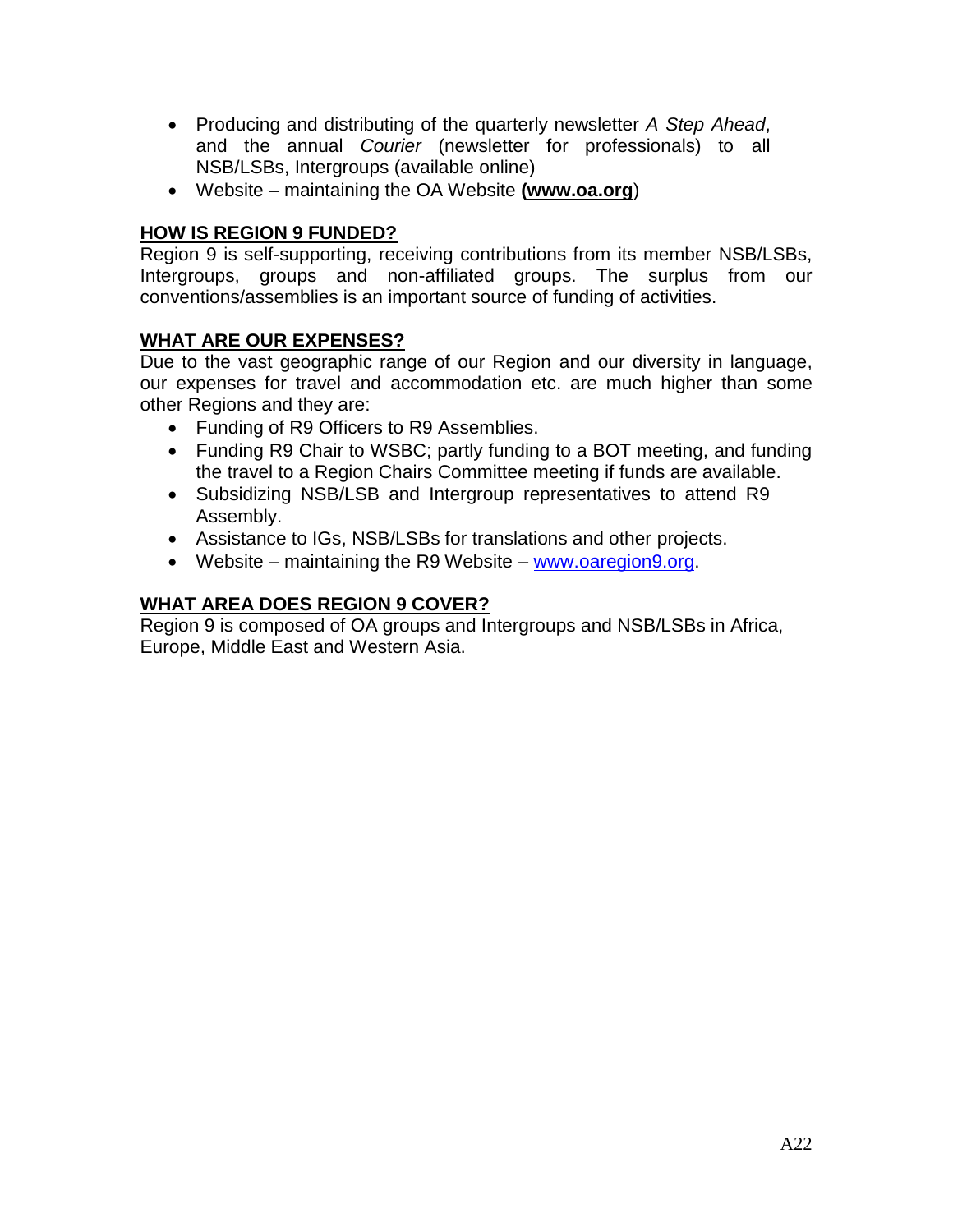

# **SERVICE STRUCTURE OF OA IN THE COUNTRIES THAT MAKE UP REGION 9**

# Overall Service Structure

This chart shows the overall flow of service within the OA Fellowship.

One of the most important points to emphasize here is that there is no "us" and "them" in OA. We all are responsible for establishing OA policies and participating in group conscience decisions at all levels. Our views are important and participating in decision making on all levels is important. Members of our meetings are sent to Intergroup, and Intergroup sends representatives to the Region where perspectives can be heard from other members within in our region. Then, at the World Service Business Conference, the GROUP CONSCIENCE of the body as a whole decides how we carry out our primary purpose.

OA is OUR PROGRAM, but it works only if you work it! If your meeting isn't sending a representative to intergroup, then your meeting does not have input into the process.

We can give service at all levels, and service of all kinds is essential to our continuing recovery as a Fellowship. We would not exist if people were not willing to extend their hands.

All of us can do some kind of service every day - let's all try to incorporate service into our daily lives by using this valuable tool of recovery.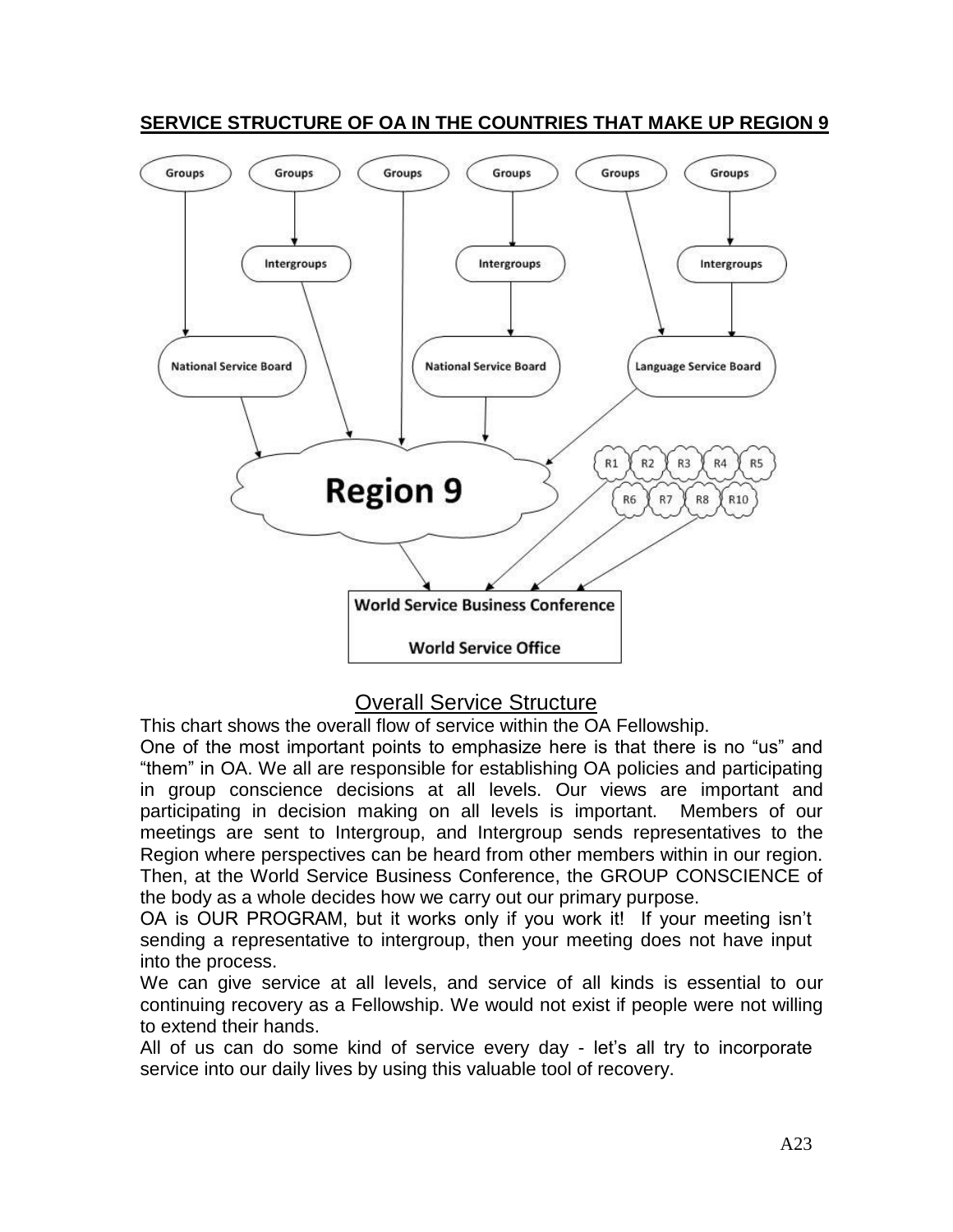#### **Parliamentary Overview**

#### *What every member should know in order to fully participate in a Region 9 Assembly*

*"Parliamentary Law is built on the principle that rights must be respected: rights of the majority, of the minority, of individuals, of absentees and rights of all these together." Roberts Rules of Order; 11th edition*

*"Anonymity is the spiritual foundation of all these traditions, ever reminding us to place principles before personalities." The 12th Tradition of OA*

#### **Parliamentary Procedures: Placing principles before personalities**

#### **Basic Principles Include:**

- Only one question can be considered at a time. It must be put in the form of a motion by one member and seconded by another (or from a committee, where no second is required) and must be stated by the Chair, after which it is open to debate and amendment.
- No one can make a motion or speak in debate until they have come to the Pro or Con microphone have been "recognized" by the Chair.
- No member can speak a second time on the same question provided anyone desires to speak who has not spoken on that question.
- Remarks should not be addressed to another member; they must be addressed to the Chair.
- When a question is before the assembly it must be adopted or rejected by a vote, or disposed of in some other way before any other subject can be introduced (except for certain privileged motions).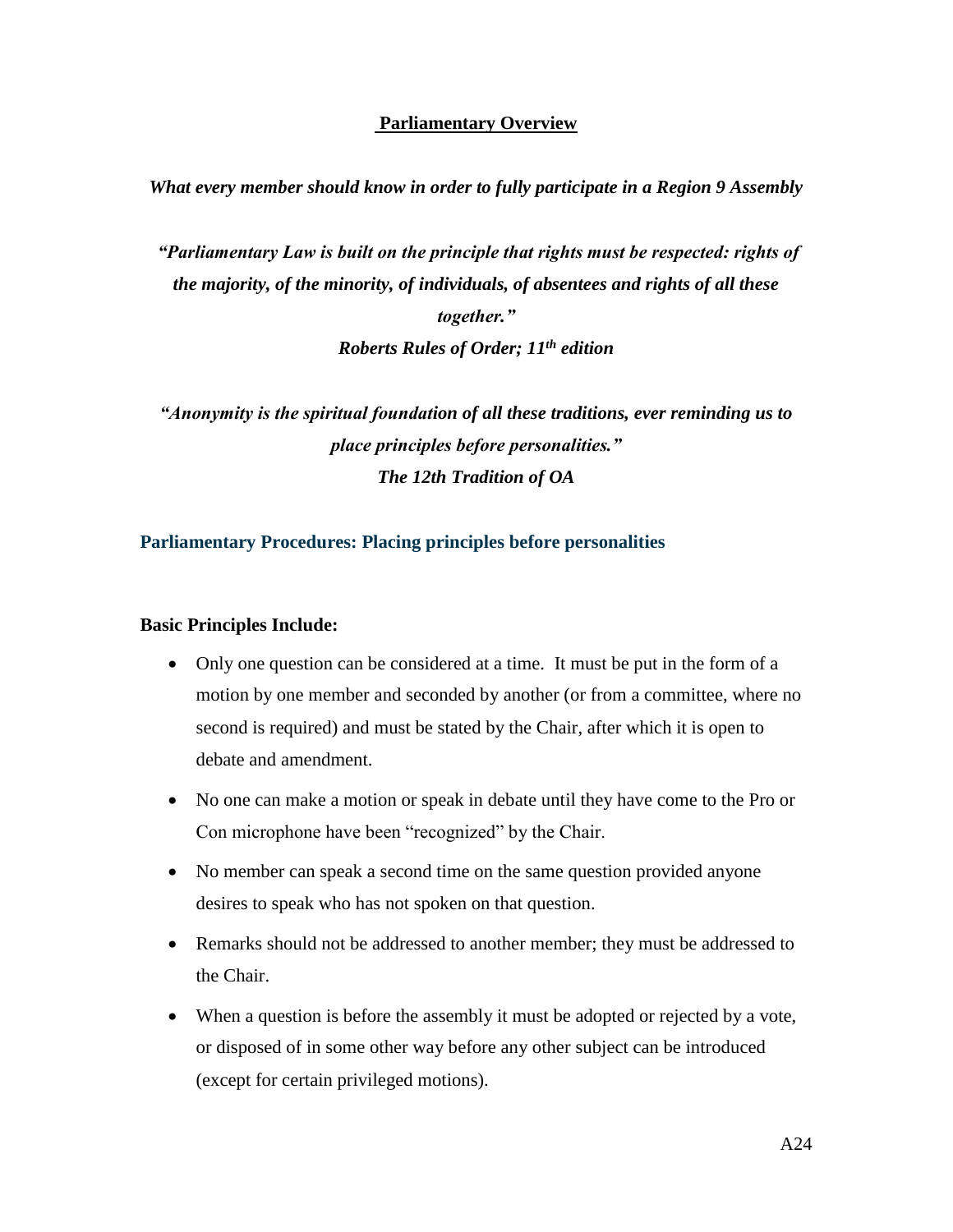- All members are equal. Every member has the same rights.
- A quorum (minimum number of members) must be present to transact business.
- Once a question is settled, it may not be presented again in the same form in the same session. The only way to bring it back in the same meeting is to move to reconsider (some motions may not be reconsidered).
- A majority vote decides a question except in cases where basic rights of members are involved.
- A two thirds vote is necessary for any motion that deprives a member of their rights – such as changing rules of debate, cutting off debate, closing nominations, closing polls, rescinding action without notice, etc.
- Silence gives consent. Those who do not vote when a vote is taken, by their silence, agree to go along with the decision of the majority.

A motion is the means by which all business is introduced to an Assembly. There are six (6) steps necessary to putting a motion on the floor and disposing of it:

- 1. Make the Motion ("I move that…")
- 2. Second the Motion (a seconder need not rise or address the chair)
- 3. Chair states the motion
- 4. Chair calls for debate and questions
- 5. Chair puts the question to a vote
- 6. Chair announces the results.

#### **The 'Rules'**

**Point of Privilege:** Pertains to noise, personal comfort, etc. - may interrupt only if necessary!

**Parliamentary Inquiry:** Inquire as to the correct motion - to accomplish a desired result.

**Request for Information:** Ask a question. If the Chair feels that the question is actually debate (i.e. Asking "Is it not true…" followed by a statement is probably not a question), he/she may choose not to answer.

**Orders of the Day** (Agenda): A call to adhere to the agenda (a deviation from the agenda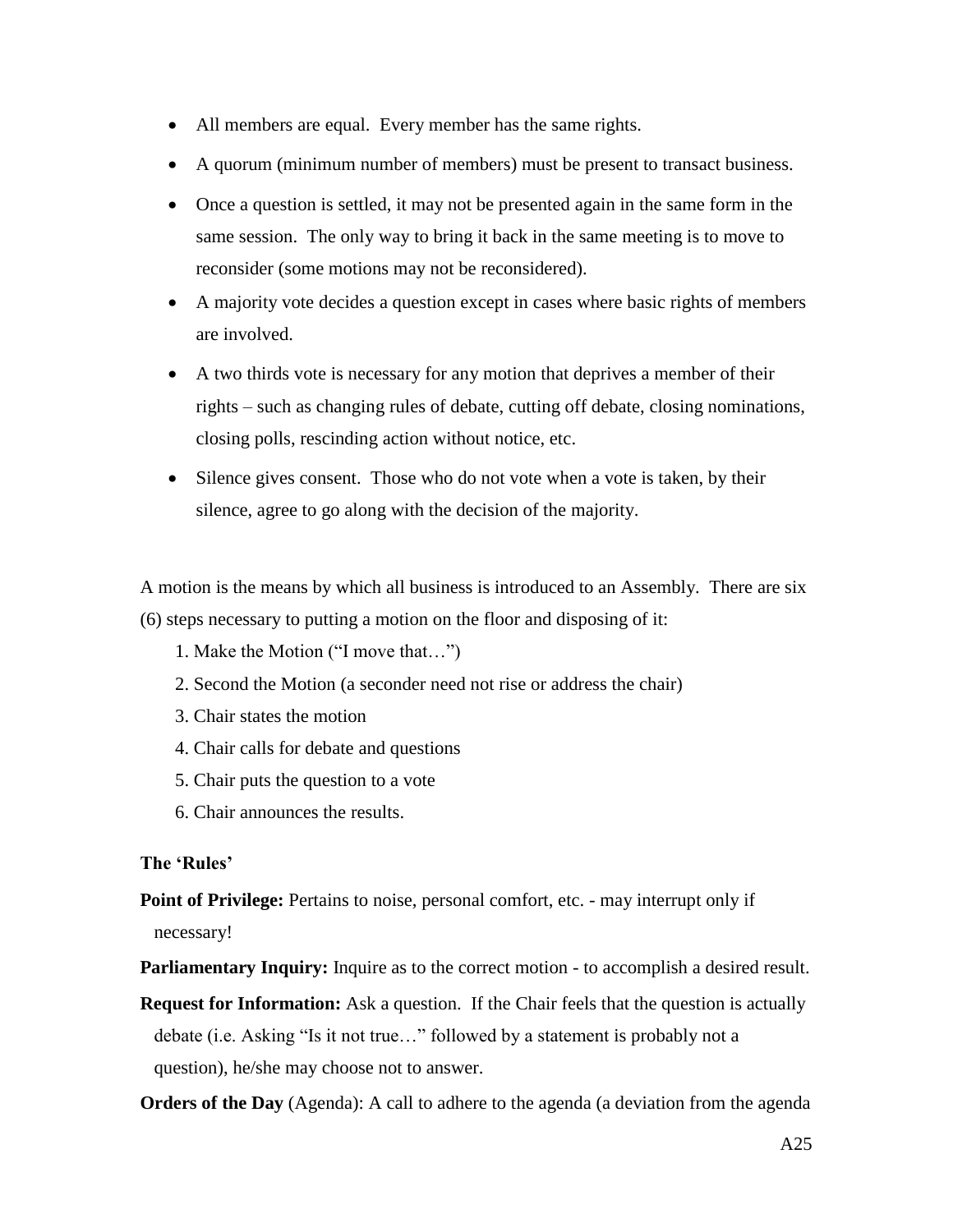requires Suspending the Rules).

- **Point of Order:** Infraction of the rules, or improper decorum in speaking. Must be raised immediately after the error is made.
- **Main Motion:** Brings new business (the next item on the agenda) before the assembly.
- **Divide the Question:** Divides a motion into two or more separate motions (each must be able to stand on their own).
- **Consider by Paragraph ('in Seriatim'):** Adoption of multiple similar motions (or a single, highly complex motion) may be considered at the same time. Adoption is held until all parts of the motions are debated and amended.
- **Amend:** Inserting or striking out words or paragraphs, or substituting whole paragraphs or resolutions.
- **Withdraw/Modify Motion:** Applies only after question is stated; mover can accept an amendment without obtaining the floor.
- **Commit /Refer/Recommit to Committee:** State the committee to receive the question or resolution; if no committee exists include size of committee desired and method of selecting the members (election or appointment).
- **Extend Debate:** Applies only to the immediately pending question; extends until a certain time or for a certain period of time.
- **Limit Debate:** Closing debate at a certain time, or limiting to a certain period of time.

**Postpone to a Certain Time:** State the time the motion or agenda item will be resumed.

**Object to Consideration:** Objection must be stated before discussion or another motion is stated.

- **Lay on the Table:** Temporarily suspends further consideration/action on pending question; may be made after motion to close debate has carried or is pending.
- **Take from the Table:** Resumes consideration of item previously "laid on the table."
- **Reconsider:** Can be made only by a member who voted on the prevailing side of a question who has changed position or view.
- **Postpone Indefinitely:** Kills the question/resolution for this session exception: the motion to reconsider can be made this session.
- **Previous Question:** Closes debate if successful may be moved to **"Close Debate"** if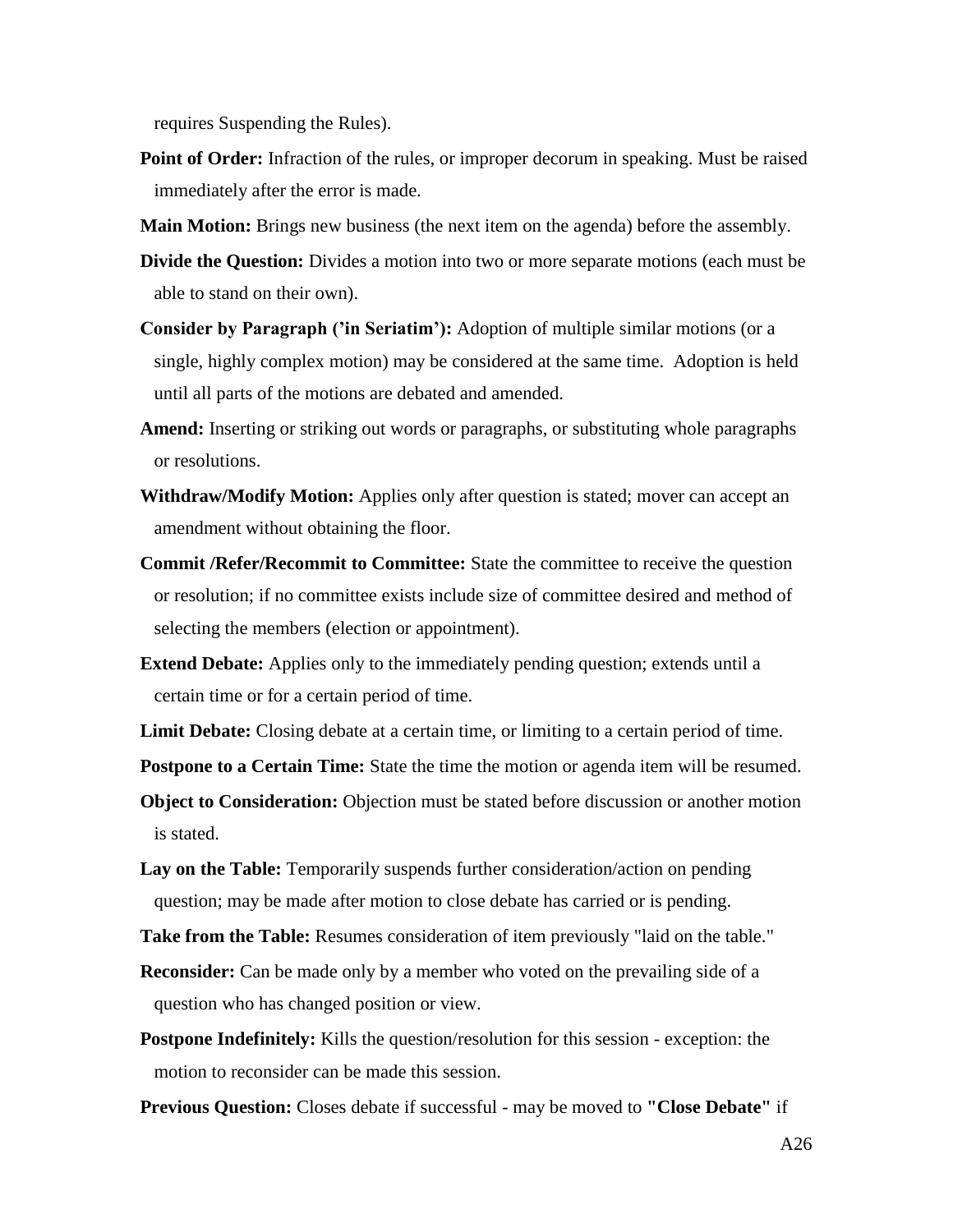preferred.

- **Informal Consideration:** When the assembly goes into a **"Committee of the Whole,"** a (possibly time-limited) discussion [chaired by someone other than the assembly Chair] is held. All votes if taken during an informal consideration are considered recommendations. NOTE: Robert's Rules of Order prohibits straw polls calling them "meaningless and dilatory" as they neither adopt nor reject a measure (RONR 11<sup>th</sup> ed. p 429).
- **Appeal from the Decision of the Chair:** Appeal for the assembly to decide must be made before other business is resumed; NOT debatable if relates to decorum, violation of rules or order of business.
- **Suspend the Rules:** Allows a violation of the assembly's own rules (except Bylaws); the object of the suspension must be specified.

**Parliamentary 'Tips,' or What to Do & Why**

**The following summary will help determine when to use the actions described in Robert's Rules.**

- **A main motion must be moved, seconded, and stated by the Chair before it can be discussed.**
- **If you want to move, second, or speak to a motion,** *stand and address the Chair.*
- **If you approve the motion as i**s, *vote for it.*
- **If you disapprove the motion,** *vote against it.*
- **If you approve the idea of the motion but want to change it,** *amend it or submit a substitute for it.*
- **If you want advice or information to help you make your decision,** *move to refer the motion to an appropriate group or committee with instructions to report back.*
- **If you feel they can handle it better than the assembly,** *move to refer the motion to a group or committee with power to act.*
- **If you feel that there the pending question(s) should be delayed so more urgent business can be considered,** *move to lay the motion on the table.*
- **If you want time to think the motion over,** *move that consideration be deferred to a*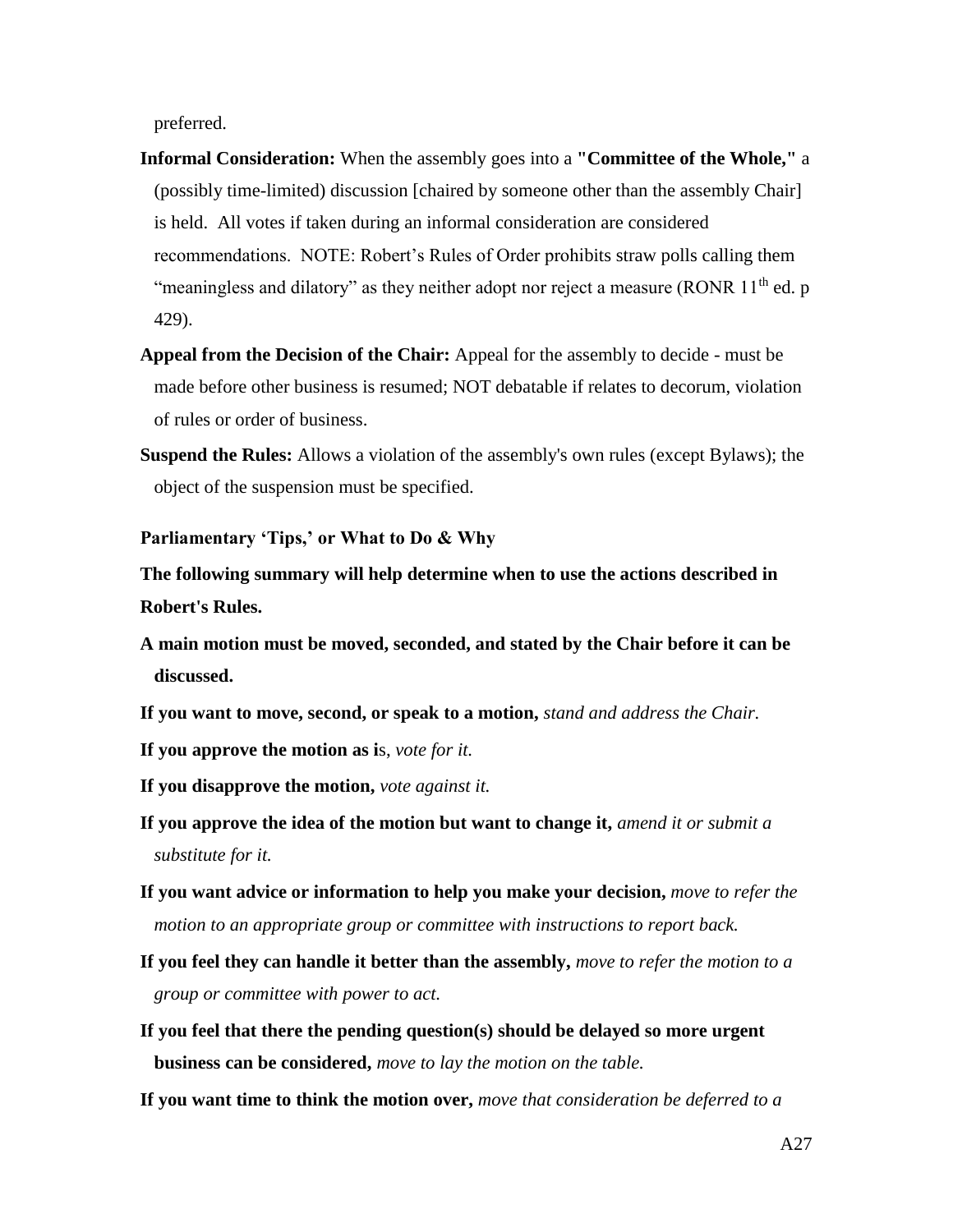*certain time.*

- **If you think that further discussion is unnecessary,** *move the previous question.*
- **If you think that the assembly should give further consideration to a motion referred to a committee,** *move the motion be recalled.*
- **If you think that the assembly should give further consideration to a matter already voted upon and you voted on the prevailing side***, move that it be reconsidered.*
- **If you do not agree with a decision rendered by the Chair,** *appeal the decision to the assembly.*
- **If you think that a matter introduced is not germane [relevant and appropriate] to the matter at hand,** *raise a point of order.*
- **If you think that too much time is being consumed by speakers,** *you can move a time limit*.
- **If a motion has several parts, and you wish to vote differently on these parts,** *move to*  divide the sermotion.
- **If there are several motions that are similar, and you feel the outcome for all of them should be the same,** *move to consider by paragraph (or 'in seriatim').*
- **If you would like the Assembly to say the Serenity Prayer at any time,** *raise a point of privilege.*

#### **Bylaws / Policy / Parliamentary Procedure/ Standing Rules**

Bylaws (which include the 12 Steps, 12 Traditions and 12 Concepts) take precedence over all other rules of the assembly. They describe things such as who can vote at an Assembly and Roles (e.g. officers), how often meetings are held, etc.

Policy discusses how bylaws are to be implemented and practiced. They include things such as Officer Duties, financial practices, Committee responsibilities, etc.

Standing Rules limit the practice of Parliamentary Law with regards to the Assembly being held. They speak to items such as limiting debate, election procedures, etc.